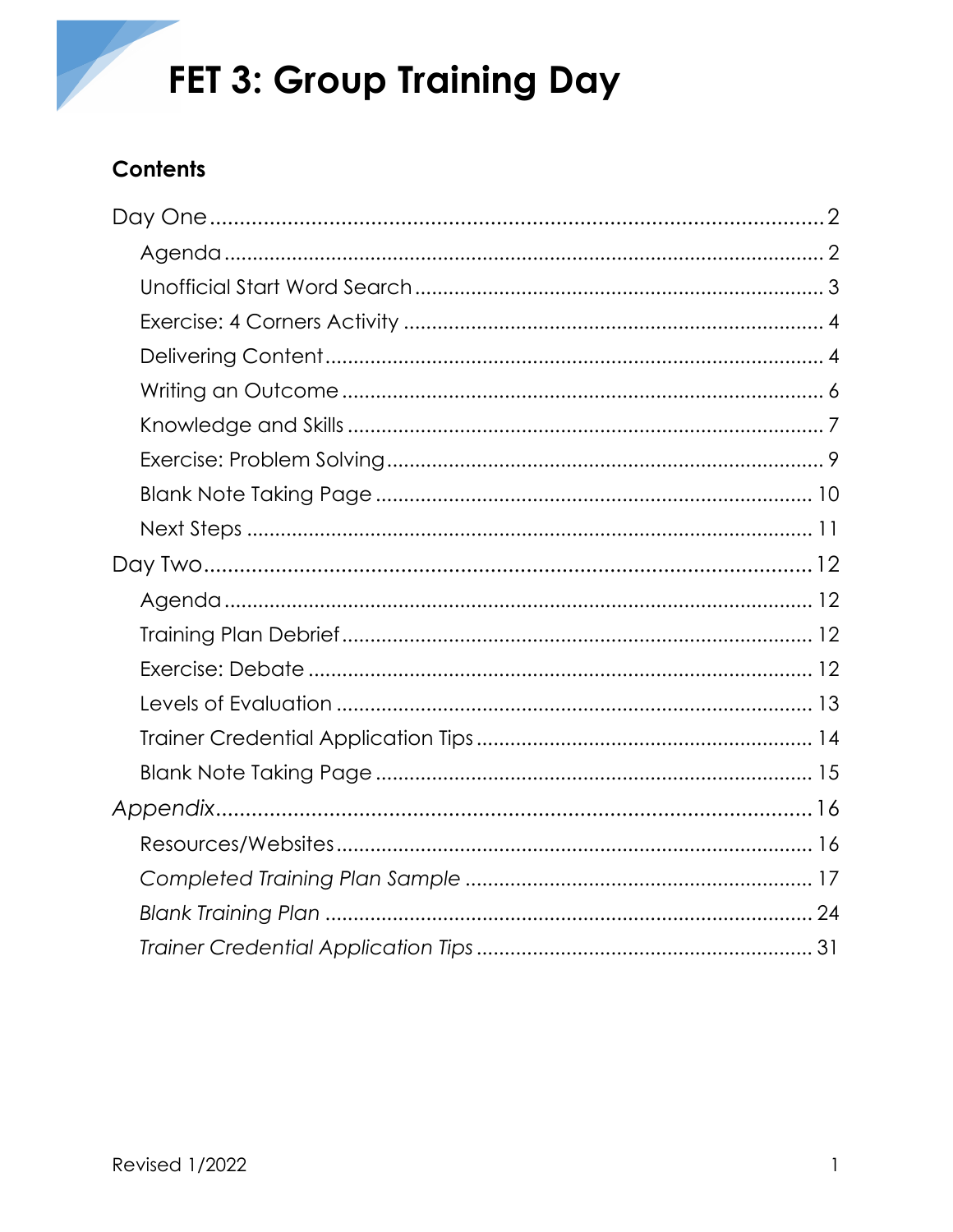# <span id="page-1-0"></span>**Day One**

# **In preparation for today's group training day you will need:**

- Completed needs assessment & training plan worksheet from FET 2, either printed out or accessible on the computer. During today we will be addressing completing a training plan and have an opportunity to review the needs assessment & worksheet and use in a practical exercise.
- Access to the Professional Development Framework (PDF) either printed out or accessible on the computer. During today we will be review Core Content Subject Areas and will be using the PDF during a practical exercise.

## <span id="page-1-1"></span>**Agenda**

Eastern Standard Time Zone

- 9:00 Check In/Unofficial Start
- 9:30 Welcome and Introduction of Trainers

Housekeeping

Opener

Training Design Review

Outlining Content

Implement PACES™

Creating Training Plan Using PACES™

Training Activity: Problem Solving

Next Steps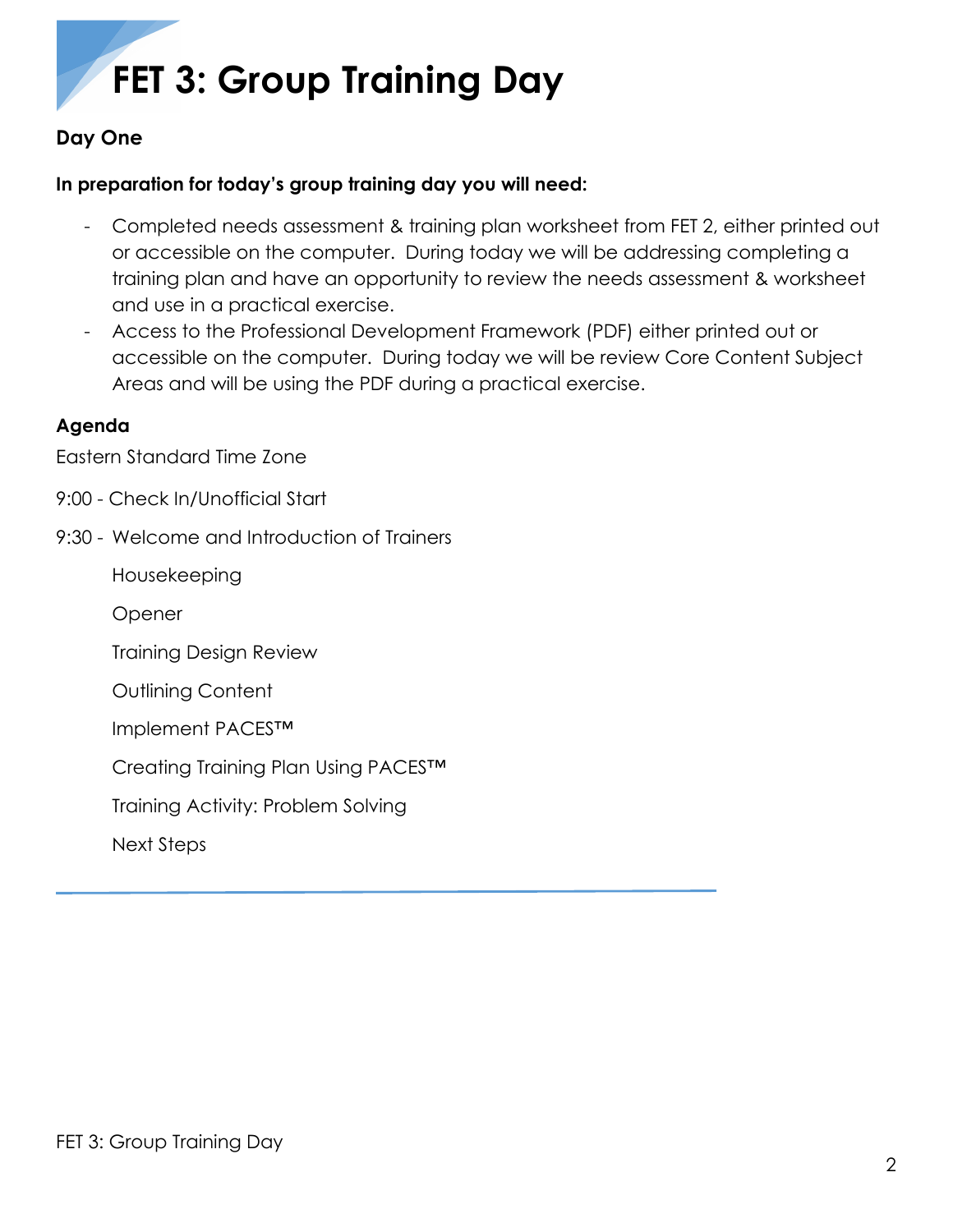<span id="page-2-0"></span>**Unofficial Start Word Search**



## **Understanding Adult Learners**

| ${\bf N}$   | $\mathbf X$  | Е            | G            | $\mathbf C$  | $\mathbf C$ | $\mathbf A$  | ${\bf L}$    | $\mathbf{0}$ | ${\bf E}$   | $\bf K$      | ${\bf S}$      | ${\bf S}$    | $\mathbf C$  | Z           |
|-------------|--------------|--------------|--------------|--------------|-------------|--------------|--------------|--------------|-------------|--------------|----------------|--------------|--------------|-------------|
| $\bf R$     | $\mathbf{o}$ | ${\bf J}$    | $\mathbf{J}$ | ${\bf z}$    | $\bf G$     | $\mathbf{I}$ | $\mathbf{K}$ | $\mathbf X$  |             | $Y$ L        | $\mathbf C$    | ${\bf T}$    | $\mathbf 0$  | $\mathbf M$ |
| $\mathbf M$ | P            | I            | $\mathbf Y$  | ${\bf E}$    | $\mathbf T$ | W            | $\mathbf P$  | $\mathbf 0$  | ${\bf T}$   | $\mathbf{A}$ | $\blacksquare$ | $\mathbf Y$  | M            | $\mathbf Y$ |
| Ι           | $\mathbf{A}$ | ${\bf N}$    | T            | Е            | $\bf K$     | ${\bf E}$    | E            | $\mathbf 0$  | $\mathbf I$ | ${\bf N}$    | $\mathbf T$    | L            | M            | ${\bf N}$   |
| $\mathbf Q$ | B            | T            | $\bf R$      | $\mathbf{A}$ | $\bf R$     | $\mathbf M$  | $\bf J$      | $\mathbf{P}$ | $\mathbf C$ | ${\bf G}$    | $\mathbf{I}$   | E            | U            | B           |
| Z           | M            | $\mathbf{A}$ | ${\bf T}$    | $\bf{I}$     | $\mathbf C$ | $\bf R$      | $\mathbf P$  | $\bf H$      | $\bf{I}$    | U            | L              | F            | ${\bf N}$    | W           |
| Н           | $\mathbf C$  | S            | ${\bf E}$    | I            | $\bf R$     | U            | ${\bf L}$    | $\mathbf{V}$ | N           | ${\bf A}$    | $\mathbf 0$    | M            | I            | Н           |
| $\mathbf Y$ | $\mathbf{A}$ | ${\bf N}$    | $\mathbf Y$  | W            | T           | ${\bf G}$    | $\mathbf D$  | $\mathbf{W}$ | $\bf H$     | ${\bf G}$    | $\mathbf P$    | $\mathbf L$  | $\mathbf C$  | Q           |
| K           | $\mathbf C$  | $\mathbf C$  | U            | $\mathbf L$  | T           | U            | $\bf R$      | ${\bf E}$    | T           | ${\bf E}$    | ${\bf S}$      | Н            | $\mathbf{A}$ | U           |
| ${\bf E}$   | $\bf K$      | $\mathbf N$  | $\mathbf 0$  | W            | $\mathbf L$ | ${\bf E}$    | $\mathbf D$  | ${\bf G}$    | ${\bf E}$   | $\mathbf F$  | $\bf{Q}$       | $\mathbf F$  | T            | $\mathbf P$ |
| $\mathbf N$ | $\mathbf 0$  | I            | $\bf G$      | $\bf I$      | $\mathbf L$ | ${\bf E}$    | $\bf R$      | E            | E           | $\mathbf X$  | ${\bf S}$      | H            | $\mathbf I$  | X           |
| $\mathbf Y$ | T            | I            | L            | $\bf{I}$     | B           | $\mathbf A$  | ${\bf S}$    | $\bf{I}$     | D           | ${\bf N}$    | $\mathbf{V}$   | $\mathbf{V}$ | $\mathbf{o}$ | $\mathbf T$ |
| N           | E            | K            | F            | L            | M           | E            | L            | $\bf{V}$     | E           | $\mathbf{A}$ | D              | $\mathbf{V}$ | ${\bf N}$    | $\mathbf N$ |
| $\mathbf 0$ | $\mathbf 0$  | F            | ${\bf S}$    | I            | ${\bf S}$   | E            | U            | $\mathbf{A}$ | $\bf{I}$    | I            | $\mathbf I$    | E            | J            | M           |
| Н           | P            | $\mathbf M$  | S            | $\mathbf H$  | B           | $\bf R$      | $\mathbf D$  | G            | G           | H            | H              | Е            | R            | $\mathbf 0$ |

COMMUNICATION CULTURE DISABILITY EDUCATION ETHNICITY EXPERIENCE GENDER KNOWLEDGE LANGUAGE LITERACY POLITICS RELIGION STYLE

AGE ATTITUDE BELIEFS

# **What is an "unofficial start activity"?**

Unofficial start activities are optional activities that are set up in advance for training attendees to participate in as they arrive. These are great for those early birds who are looking for something to do while they wait for the training to begin! It is also a way for trainees to connect with one another before any content is even delivered.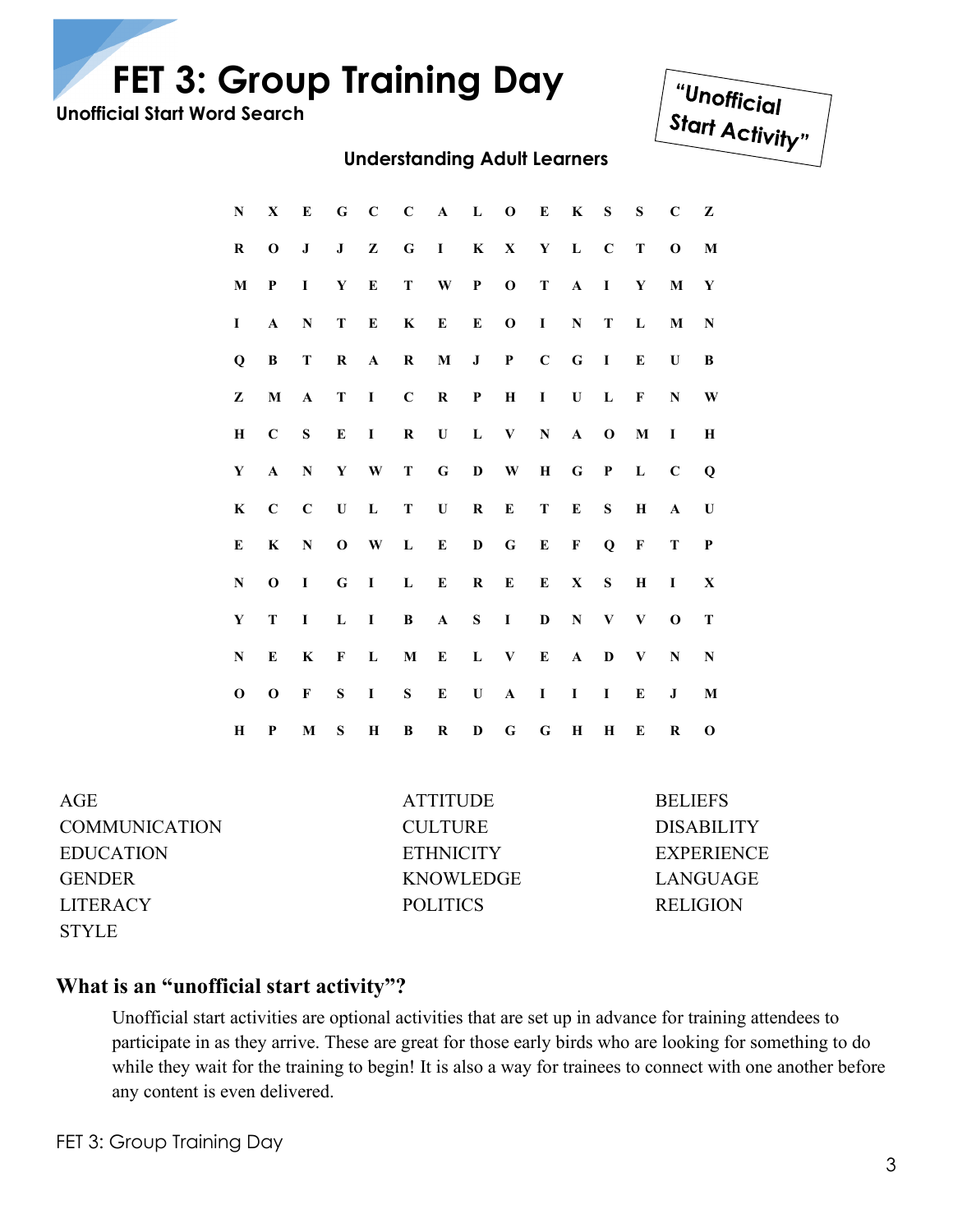

# <span id="page-3-0"></span>**Exercise: 4 Corners Activity**

What type of activity just occurred?

What is the difference between an 'icebreaker' and 'opener'?

Why do an icebreaker or opener?

| <b>Advantages to 4 Corners</b> | <b>Cautions to Consider</b> |
|--------------------------------|-----------------------------|
|                                |                             |
|                                |                             |
|                                |                             |

## <span id="page-3-1"></span>**Delivering Content**

| 7 Steps to developing a Training Plan: | <b>PACESTM</b>                                                                                              |  |  |  |
|----------------------------------------|-------------------------------------------------------------------------------------------------------------|--|--|--|
| 1. Who?                                | <b>Preview: Agenda, Outcomes (WO/TOs), WIIFM/K</b>                                                          |  |  |  |
| 2. Why?                                | <b>Activate Prior Knowledge: Opening Activity</b>                                                           |  |  |  |
| 3. When?<br>4. Where?                  | <b>Content: Presentation of Knowledge &amp; Skills</b>                                                      |  |  |  |
| 5. What For?<br>6. What?               | <b>Exercise: Practice skill(s) related to the content</b>                                                   |  |  |  |
| 7. How?                                | <b>Summary: Brief review, application activity,</b><br>Q&A, Evaluations, Implementation Plan, Follow-<br>Up |  |  |  |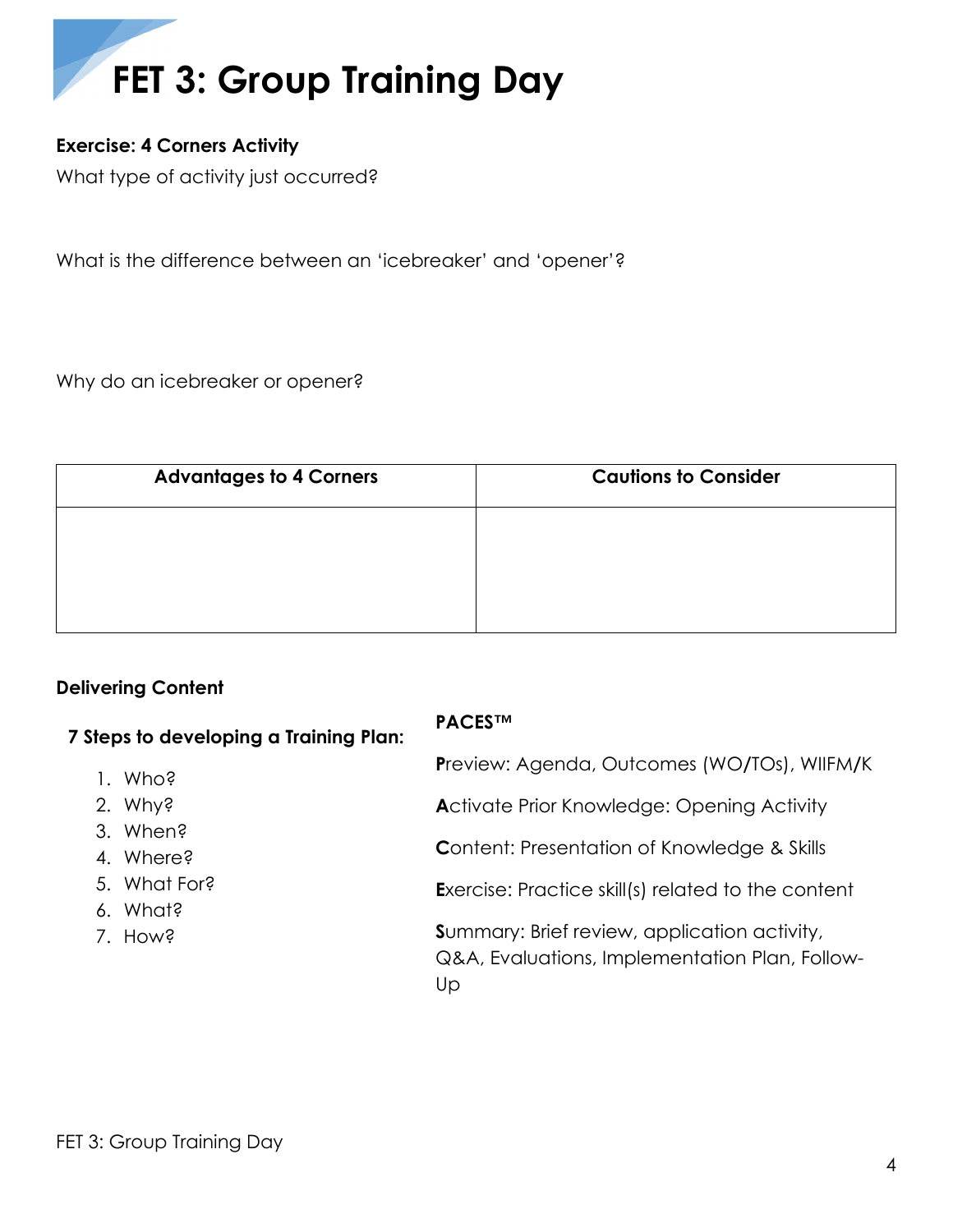# **Content Delivery Sequence: CEs Examples:**

- o **C**ontent, **E**xercise (1-2 hr. training)
- o **C**ontent, **C**ontent, **E**xercise (2 hr. training)
- o **C**ontent, **C**ontent, **C**ontent, **E**xercise, **S**ummary (3 hr. tr.)
- o **C**ontent, **C**ontent, **C**ontent, **E**xercise, **s**ummary, **C**ontent, **C**ontent, **C**ontent, **E**xercise, **S**ummary (more than 3 hrs.)



# **Trainer's Responsibility**

Keep the training *focused*. Adhere to the requested time frame. **Follow** specific range of time percentages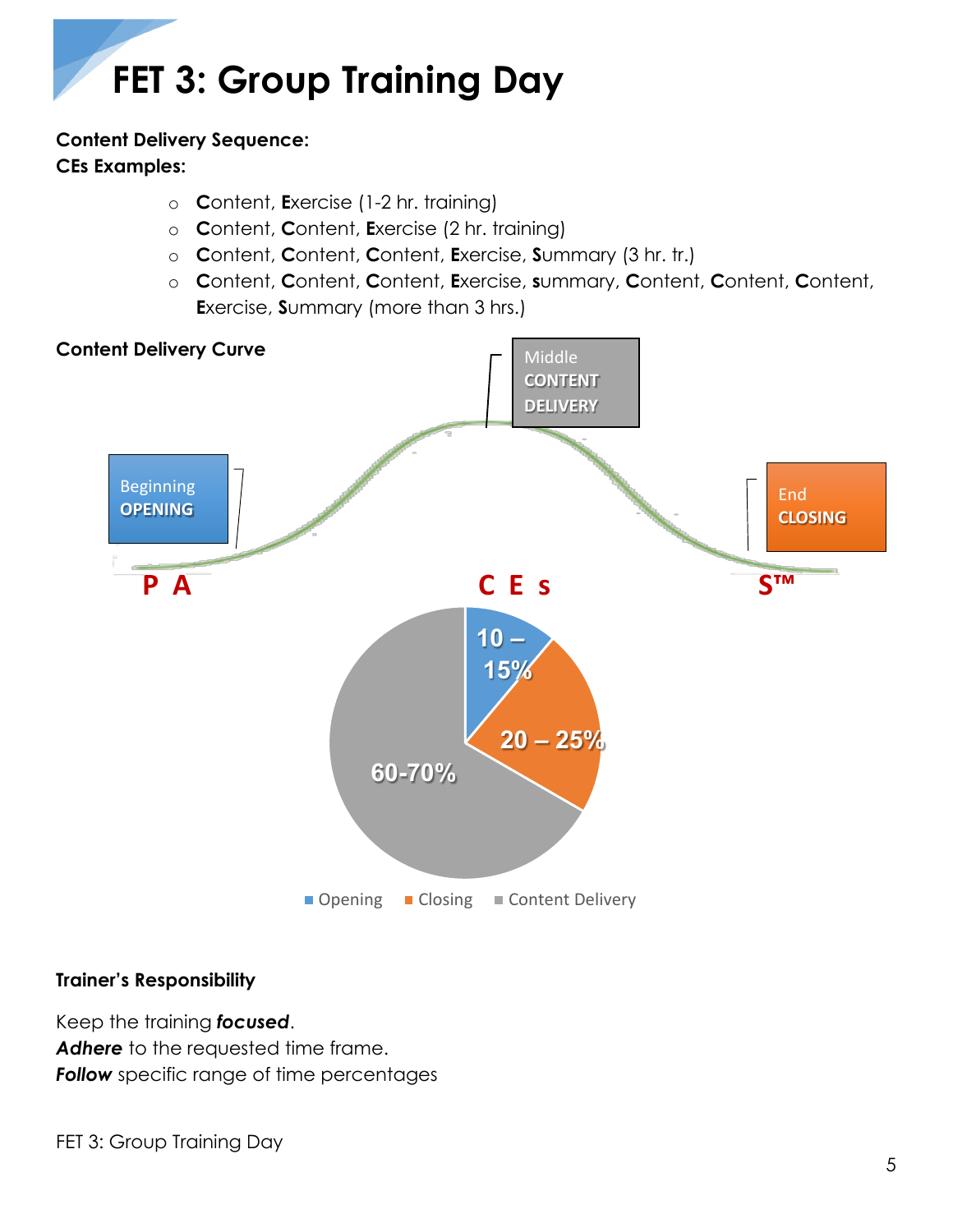## <span id="page-5-0"></span>**Writing an Outcome**

| <b>SMART Outcome</b>                                                                                                                                                                                           | <b>Workplace Outcome</b>                                                                                                             |
|----------------------------------------------------------------------------------------------------------------------------------------------------------------------------------------------------------------|--------------------------------------------------------------------------------------------------------------------------------------|
| Specific - target a specific area for<br>improvement.                                                                                                                                                          | Describes what the participant will do when<br>they <b>RETURN</b> to the program.                                                    |
| <b>Measurable – [suggests] a guide of</b><br>progress.<br>Attainable - manageable for the<br>individual.<br><b>Relevant</b> – why should it be done.<br><b>Timed</b> – when will the result(s) be<br>achieved. | <b>Training Outcome</b><br>Describes what the participant will do<br><b>DURING</b> the training to achieve the<br>workplace outcome. |

*Understand difficulties faced by children with disabilities without appropriate accommodations or support.*

*Identify signs and characteristics of children with autism to be able to make referrals and provide resources to families.*

**Appropriate Action Verbs for Outcome**

# **LEARNING TYPE RELATED ACTION VERB**

| <b>Knowledge Development</b> | Cite      | Define        | Distinguish | List    | Recognize  | Reproduce   |
|------------------------------|-----------|---------------|-------------|---------|------------|-------------|
| What will participants       | Classify  | Describe      | Enumerate   | Name    | Recall     |             |
| need to understand?          | Compare   | Detect        | Explain     | Quote   | Relate     |             |
|                              | Contrast  | Differentiate | Identify    | Recite  | Repeat     |             |
| <b>Skill Development</b>     | Assemble  | Demonstrate   | Implement   | Plan    | Repair     | <b>Type</b> |
| How will participants        | Compute   | Design        | Measure     | Prepare | Select     | Write       |
| apply what they have         | Construct | Develop       | Modify      | Process | Solve      |             |
| learned?                     | Copy      | Draw          | Operate     | Prove   | Speak      |             |
|                              | Count     | Generate      | Organize    | Record  | Transcribe |             |

Armstrong, P. Blooms Taxonomy. Retrieved from<https://cft.vanderbilt.edu/guides-sub-pages/blooms-taxonomy/> 2018, October 29. Shabatu, J. 2018, March 19. Retrieved fro[m https://tips.uark.edu/using-blooms-taxonomy/.](https://tips.uark.edu/using-blooms-taxonomy/) 

K. Lawson (1998). The Trainer's Handbook, Jossey-Bass/Pfeiffer, A Wiley Company.

Workplace Training

Workplace Training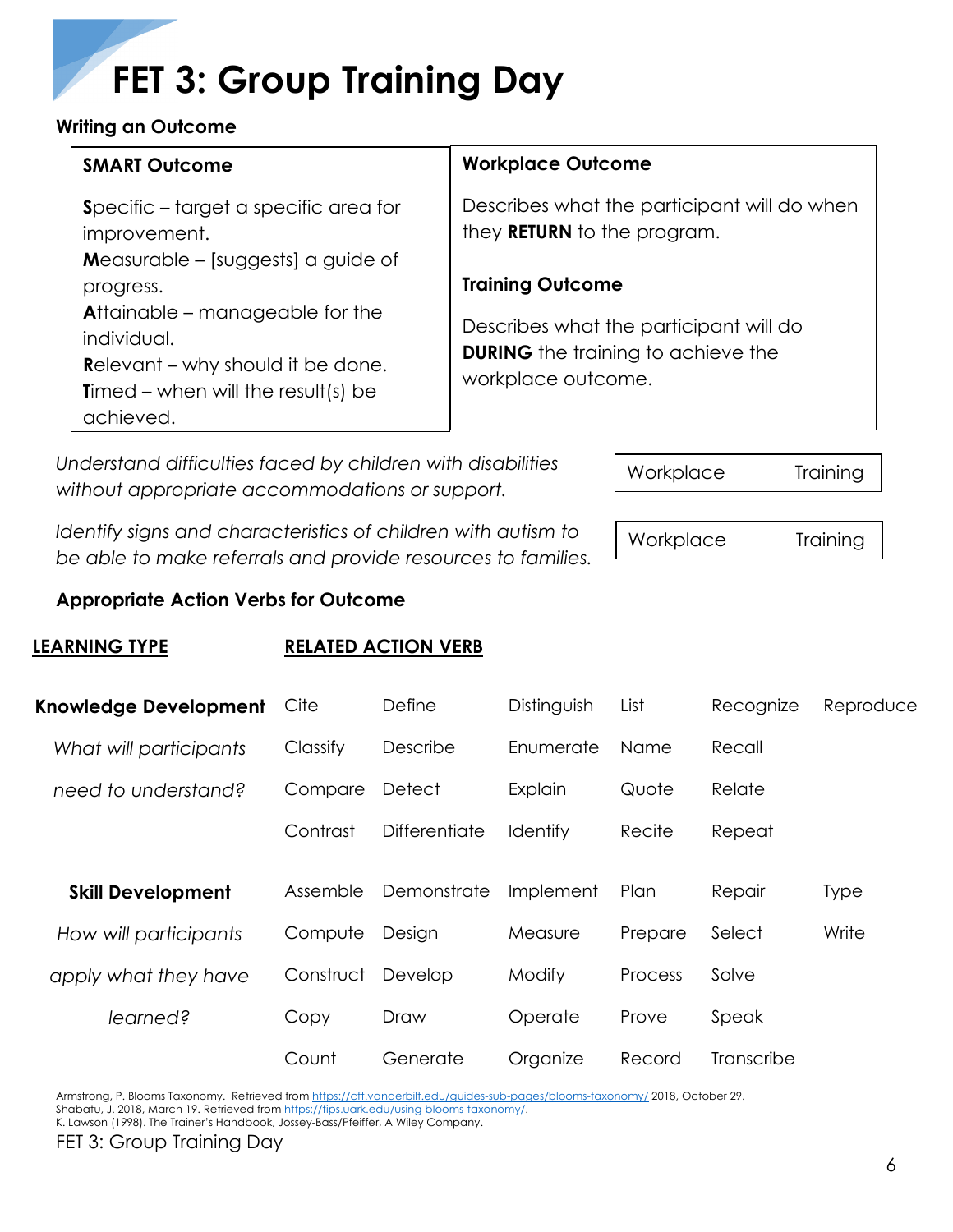## <span id="page-6-0"></span>**Knowledge and Skills**

*What are learning centers/learning areas? Sort materials according to learning centers. Behavioral characteristics of 3-year-olds. What is an assessment versus a screening? Put the diapering steps in correct order.*

| Knowledge | Skills |
|-----------|--------|
| Knowledge | Skills |
| Knowledge | Skills |
| Knowledge | Skills |
| Knowledge | Skills |

# **Core Content Competency Practice Exercise**

## Workplace Outcome:

Select developmentally and individually appropriate books and print materials in a variety of genres, for children ages 3 years to 5 years old.

# **Locating core content competency:**

- What page number is the above Core Content Competency found on?

## **Use this page to answer the following:**

## Based on the **Workplace** Outcome:

- What is the Core Content Subject Area?
- What is the Core Content Competency?
- What is the Core Content Competency Level?

## **Training Title:**

Selecting Developmentally Appropriate Books and Other Print Materials for Young Children, Ages 3 to 5 years.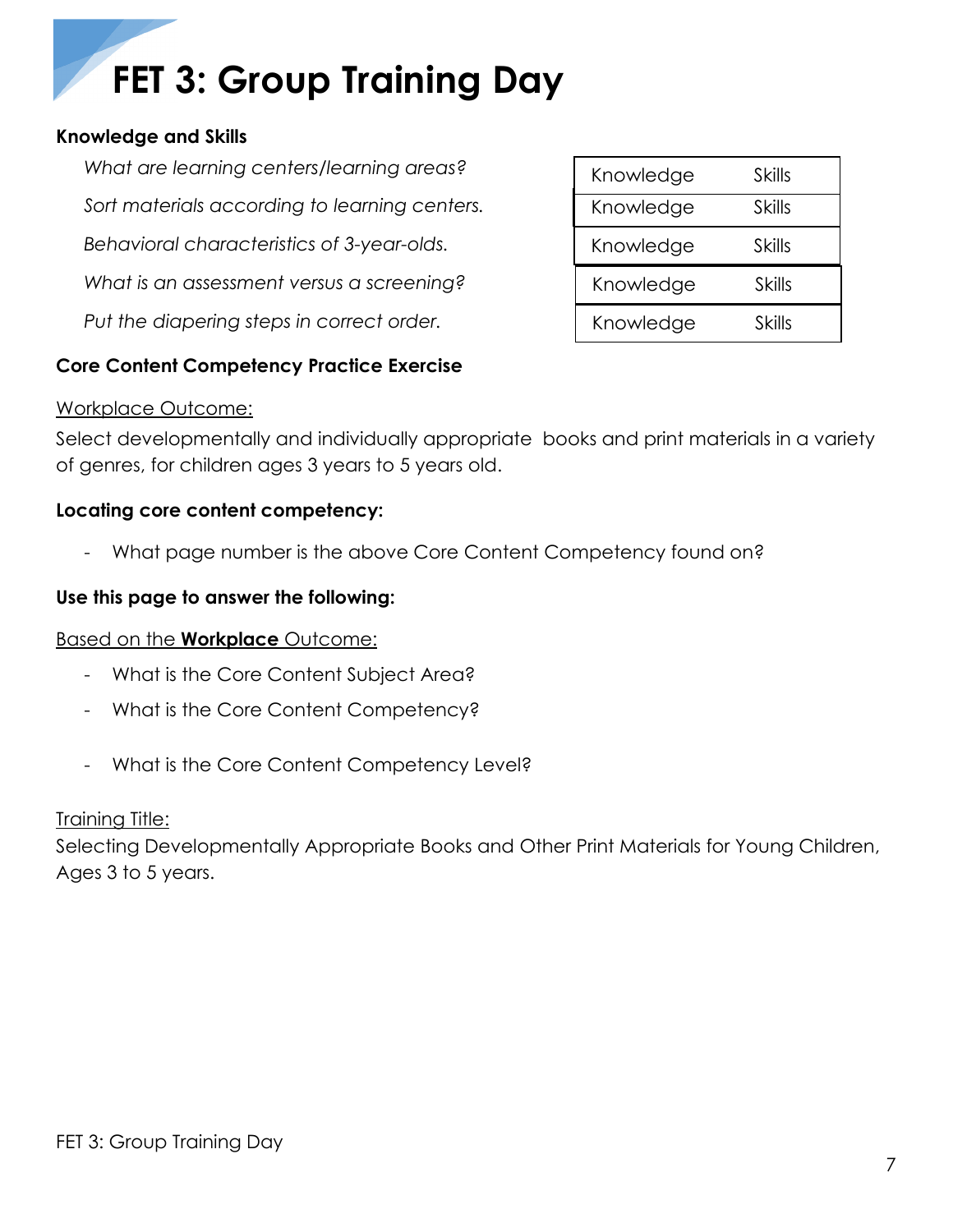# Early Childhood Core Competencies:

## Learning Environments and Curriculum

|                             | LEVEL I:                                                                                                                                                               | <b>LEVEL II: CDA</b>                                                                                                                                                                                                                                                                                                | <b>LEVEL III: Associates</b>                                                                                                                                                      | <b>LEVEL IV: Bachelors</b>                                                                                                                                                                                                                                                                                                                                                                                                                                                                                                                                                     | <b>LEVEL V: Masters</b>                                                                                                                                                                                                                                                                                                              |
|-----------------------------|------------------------------------------------------------------------------------------------------------------------------------------------------------------------|---------------------------------------------------------------------------------------------------------------------------------------------------------------------------------------------------------------------------------------------------------------------------------------------------------------------|-----------------------------------------------------------------------------------------------------------------------------------------------------------------------------------|--------------------------------------------------------------------------------------------------------------------------------------------------------------------------------------------------------------------------------------------------------------------------------------------------------------------------------------------------------------------------------------------------------------------------------------------------------------------------------------------------------------------------------------------------------------------------------|--------------------------------------------------------------------------------------------------------------------------------------------------------------------------------------------------------------------------------------------------------------------------------------------------------------------------------------|
|                             | <b>Pre-CDA/ Commonwealth Child Care</b><br><b>Credential</b>                                                                                                           | All items in Level I, plus                                                                                                                                                                                                                                                                                          | All items in Level I, II, plus                                                                                                                                                    | All items in Level I, II, III,<br>plus                                                                                                                                                                                                                                                                                                                                                                                                                                                                                                                                         | All items in Level I, II, III,<br>IV, plus                                                                                                                                                                                                                                                                                           |
| Language<br>and<br>Literacy | Respond positively to children's attempts<br>to communicate.3,14,16<br>Use and respond to verbal and nonverbal<br>$\blacksquare$<br>communication techniques. 20,32.33 | Promote activities that provide<br>$\blacksquare$<br>time for children to respond<br>through open-ended questions. 23                                                                                                                                                                                               | Plan activities and experiences<br>$\blacksquare$<br>that encourage the development<br>of communication skills, both<br>auditory and verbal, appropriate<br>for young children.23 | During communication activities,<br>ensure a balance of listening and<br>talking appropriate for age and<br>abilities of children. 2.28<br>Develop strategies and methods to<br>٠<br>assist children in the use of<br>alternative and augmentative<br>communication systems. 20                                                                                                                                                                                                                                                                                                |                                                                                                                                                                                                                                                                                                                                      |
|                             | Encourage children to engage in<br>$\blacksquare$<br>meaningful conversation. 3,14,32                                                                                  | Conduct developmentally<br>$\blacksquare$<br>appropriate conversations. 14,33<br>Implement daily intentional<br>$\blacksquare$<br>experiences with speaking and<br>listening and immersion in an<br>environment where oral and<br>written language is used in<br>meaningful ways by children and<br>adults.32,33,34 |                                                                                                                                                                                   | Design activities to encourage<br>$\blacksquare$<br>children to talk through or explain<br>their reasoning when solving<br>problems (e.g., why they sorted<br>objects into different groups; in<br>what way two pictures are the<br>same or different). 28                                                                                                                                                                                                                                                                                                                     |                                                                                                                                                                                                                                                                                                                                      |
|                             | Engage in early literacy experiences with<br>$\blacksquare$<br>children, such as daily adult-child book<br>reading, songs, and rhymes. 32,34                           | Select age-appropriate print<br>$\blacksquare$<br>materials and activities to support<br>early literacy skills.32<br>Conduct developmentally<br>$\blacksquare$<br>appropriate activities that support<br>a print-rich environment, in<br>which children learn about books,<br>literature, and writing. 3,14,32,33   | Plan early literacy experiences<br>$\blacksquare$<br>for children across all domains<br>of the curriculum.4                                                                       | Facilitate activities to link<br>$\blacksquare$<br>children's spoken communication<br>with written language (e.g., write<br>down what children dictate and<br>read it back to them; help them<br>write a note to parents).28,30,33<br>Facilitate and evaluate the<br>$\blacksquare$<br>effectiveness of children's early<br>literacy experiences (e.g., adult-<br>child book reading, intentional<br>experiences with speaking and<br>listening, immersion in an<br>environment where oral and<br>written language is used in<br>meaningful ways by children and<br>adults).34 | Evaluate activities that<br>$\blacksquare$<br>practitioners plan and<br>implement to ensure that they<br>demonstrate daily adult-child<br>book reading, experiences with<br>speaking and listening, and<br>immersion in an environment<br>where oral and written language<br>is used in meaningful ways by<br>children and adults. 2 |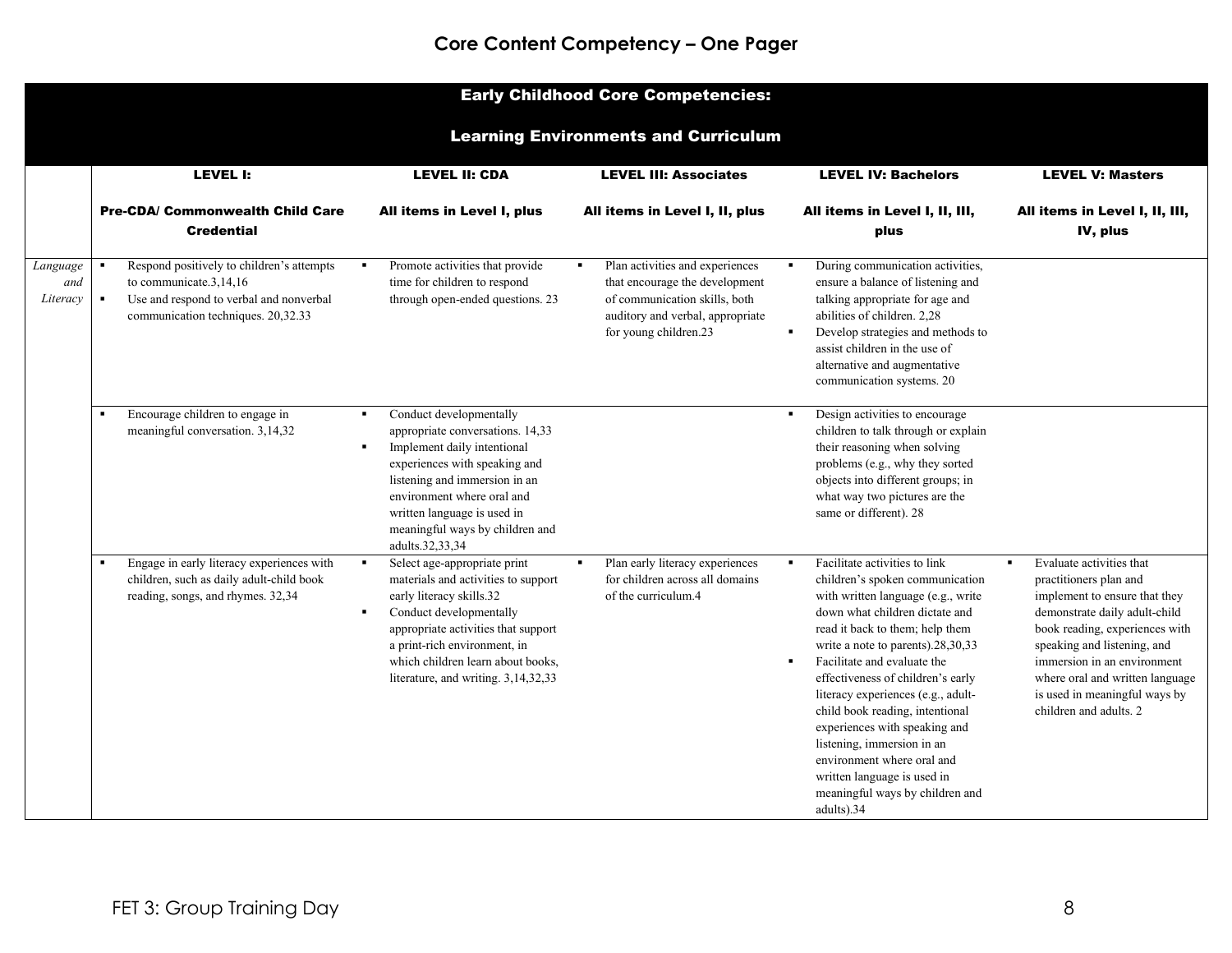# **Writing Your Own Plan - pull out the following:**

- blank training plan (in the appendix of this handout)
- completed training plan (in the appendix of this handout)
- completed needs assessment

## <span id="page-8-0"></span>**Exercise: Problem Solving**

# **"Uh oh, Trainer!" Takeaways**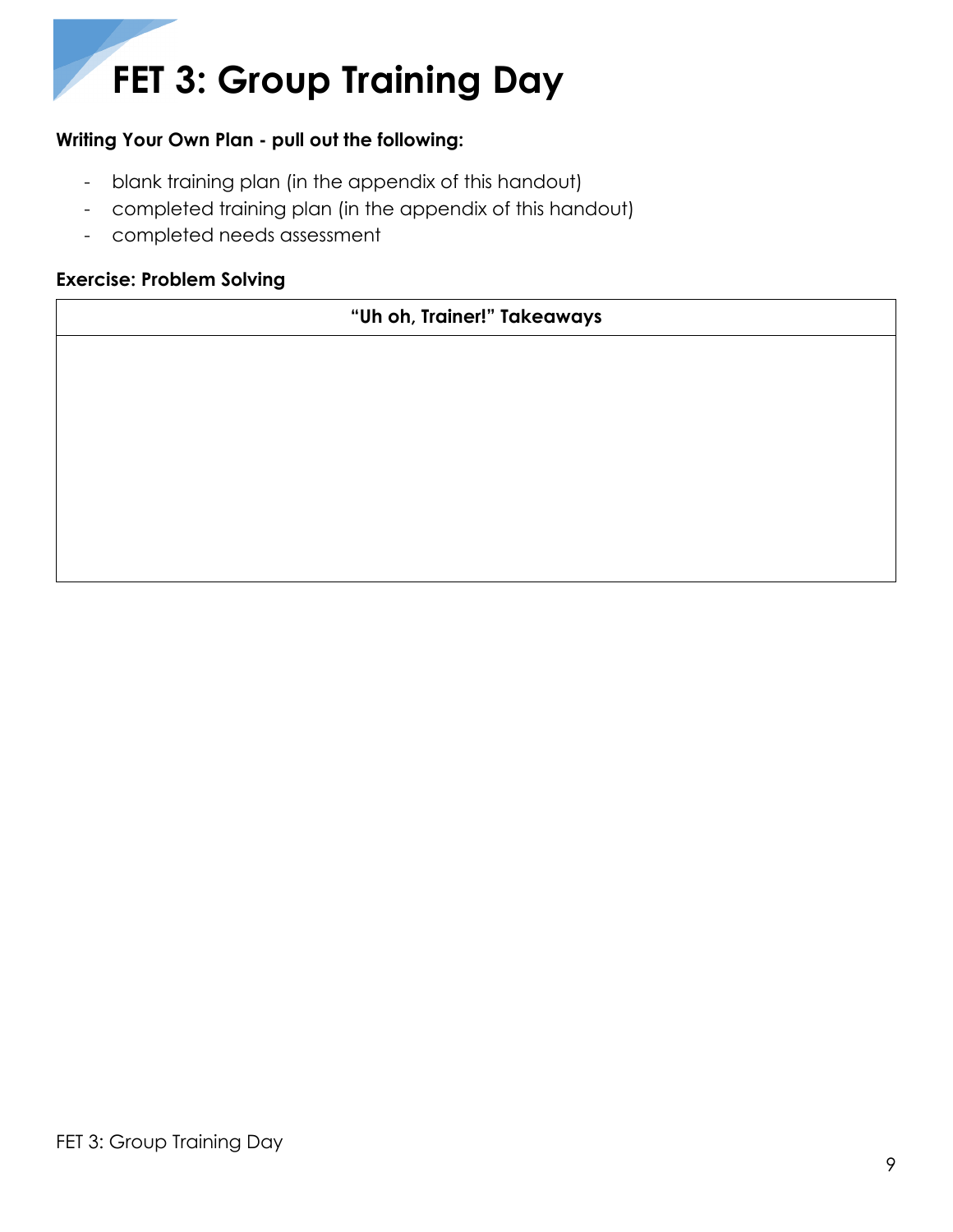**Blank Note Taking Page**

<span id="page-9-0"></span>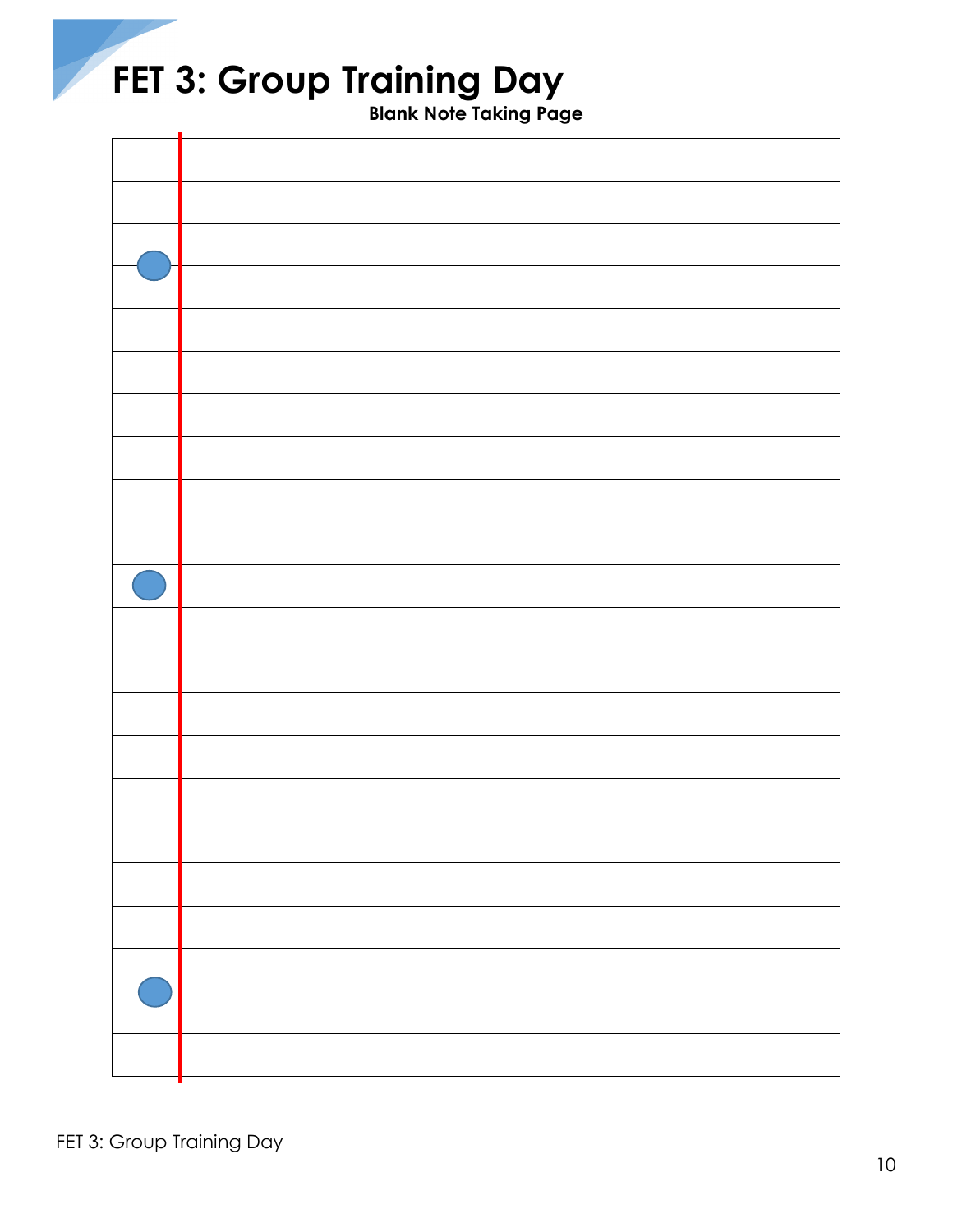# <span id="page-10-0"></span>**Next Steps**

Between now and Group Training Day 2

- Work on completing your Training Plan.
- Reach out to your Training Coach during Office Hours for an opportunity to ask detailed individual appointments and for help on your Training Plan or FET. If you are not free during office hours, schedule a different time with your Training Coach.

Office Hours  $\qquad \qquad \textcircled{\qquad}$ 

- Submit online:
	- o Completed Opening & Content Delivery Components of the Training Plan

# **In preparation for Day 2 answer the following questions:**

- Was working on the Training Plan harder or easier than you thought it would be?
- What areas did you find you needed to focus on more?
- What questions do you have about the Training Plan?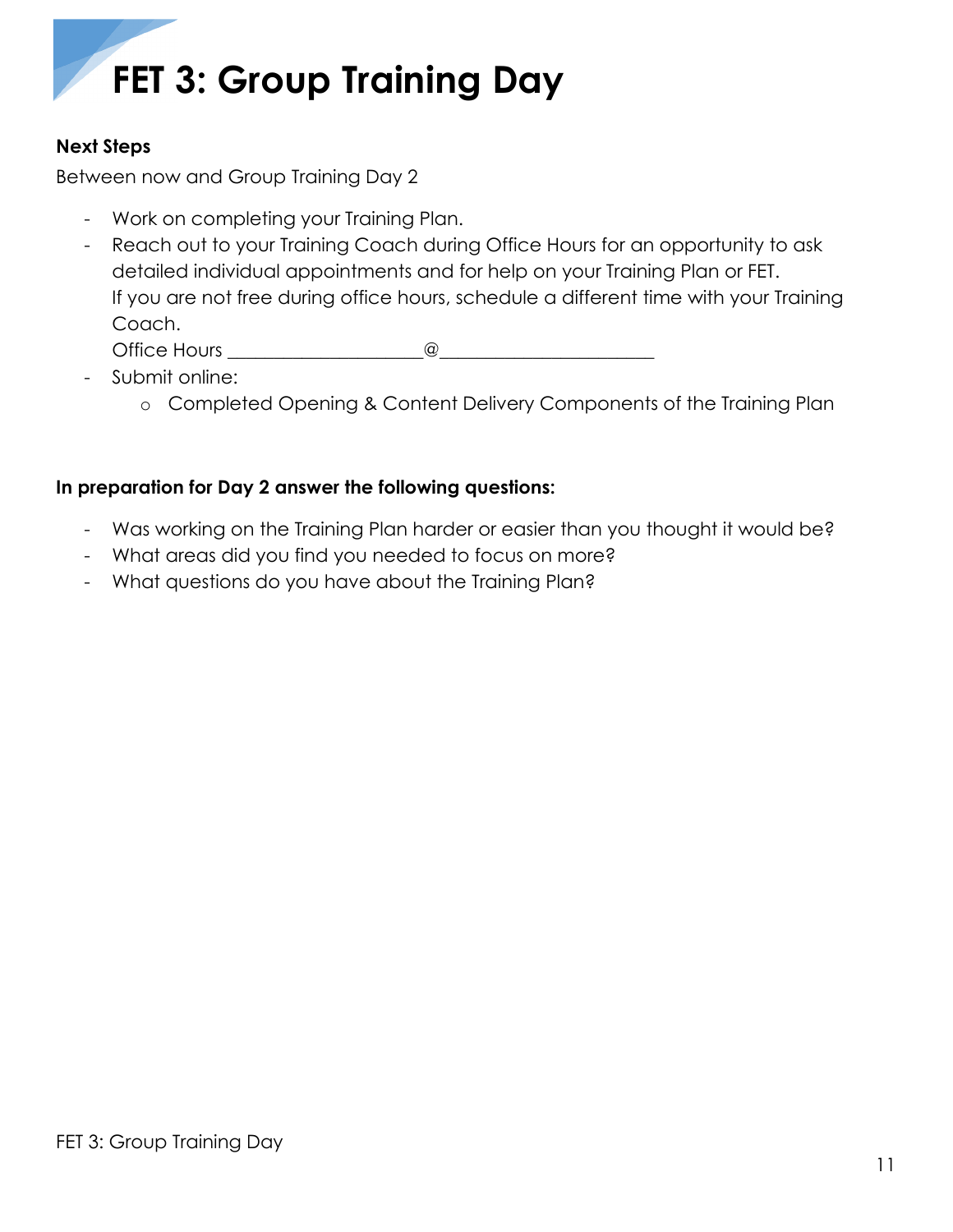

# <span id="page-11-0"></span>**Day Two**

# <span id="page-11-1"></span>**Agenda**

*Eastern Standard Time*

- 9:15 Check In/Tech-check
- 9:30 Training Plan Debrief

Training Method: Debate

Levels of Evaluation

Evaluation

Trainer Credential Application

Question/Comments

Summary

Next Steps

11:30 - Closing

# <span id="page-11-2"></span>**Training Plan Debrief**

| <b>Advantages Using Training Plan</b> | <b>Cautions to Consider</b> |
|---------------------------------------|-----------------------------|
|                                       |                             |
|                                       |                             |
|                                       |                             |
|                                       |                             |

# <span id="page-11-3"></span>**Exercise: Debate**

**Debrief** 

| <b>Advantages Using Debate</b> | <b>Cautions to Consider</b> |
|--------------------------------|-----------------------------|
|                                |                             |
|                                |                             |
|                                |                             |
|                                |                             |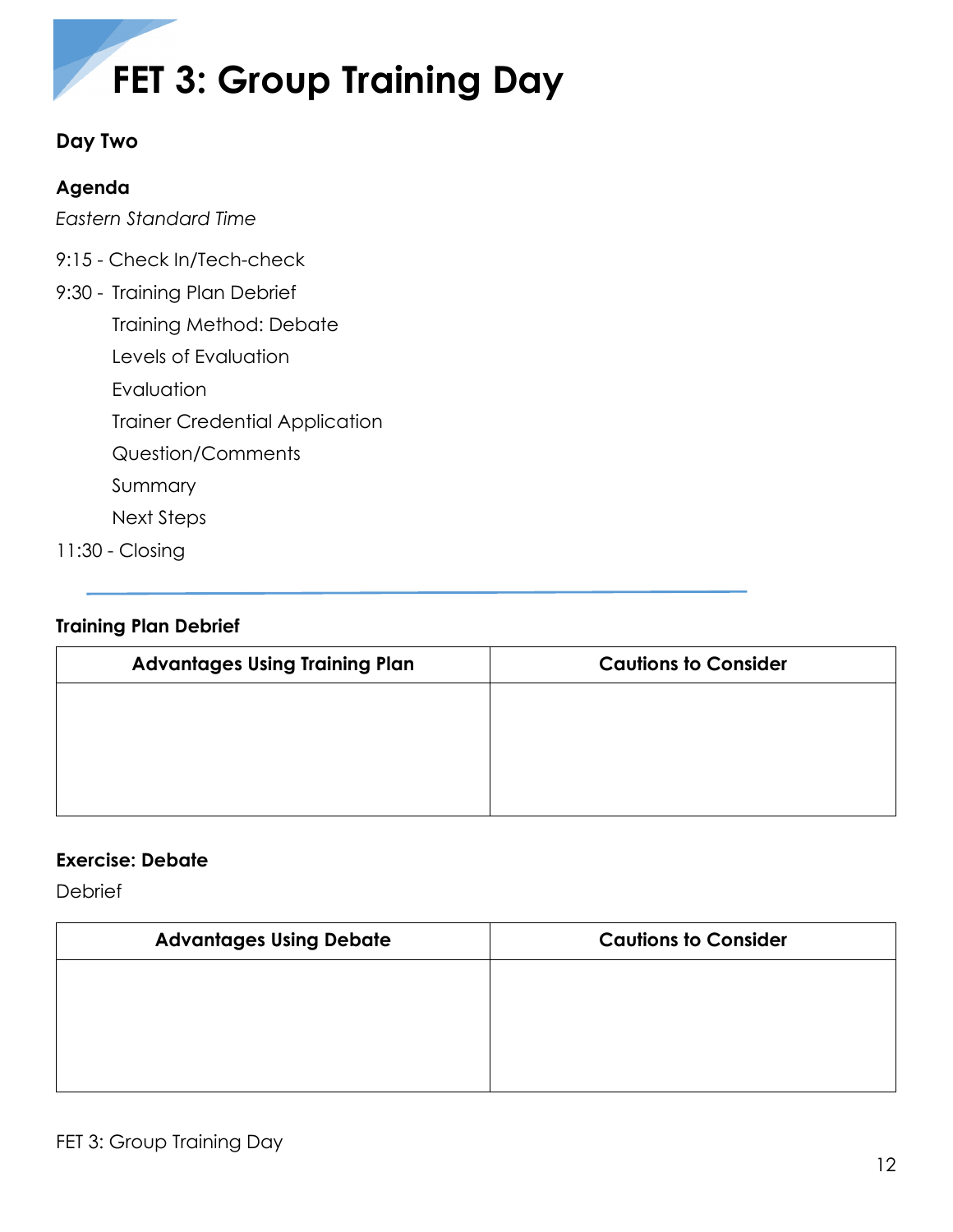

<span id="page-12-0"></span>**Levels of Evaluation Examples**

| 4                | <b>Results and Impact</b>   |  |
|------------------|-----------------------------|--|
| $\mathbf{3}$     | <b>Behavior Change</b>      |  |
| $\boldsymbol{2}$ | <b>Participant Learning</b> |  |
| $\mathbf{1}$     | <b>Participant Reaction</b> |  |

# **Poll Debrief:**

| <b>Advantages Using Polls</b> | <b>Cautions to Consider</b> |
|-------------------------------|-----------------------------|
|                               |                             |
|                               |                             |
|                               |                             |
|                               |                             |

## **Levels of Evaluation Debrief:**

| Advantages Using all 4 Levels of Evaluation | <b>Cautions to Consider</b> |
|---------------------------------------------|-----------------------------|
|                                             |                             |
|                                             |                             |
|                                             |                             |
|                                             |                             |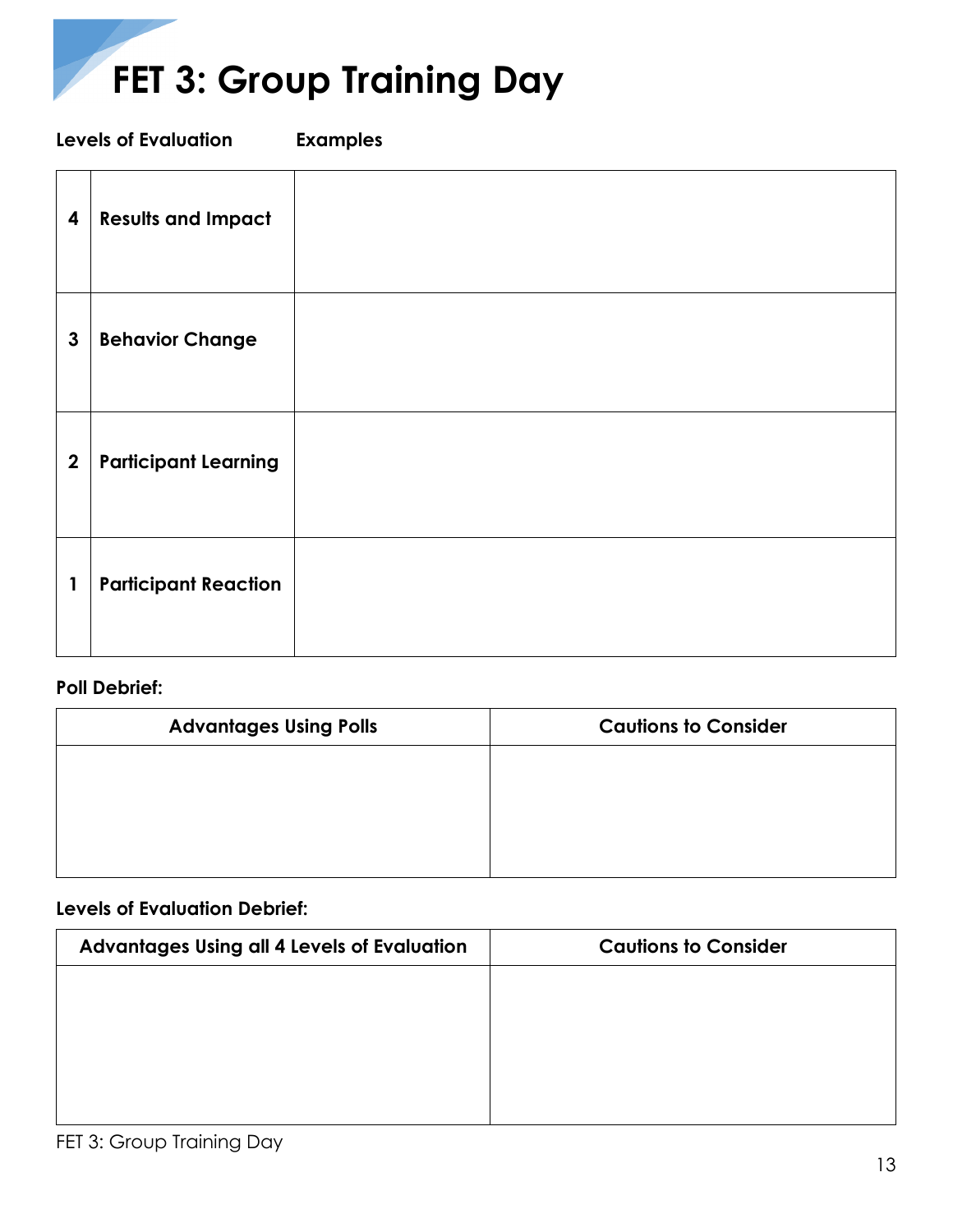# **Trainer Credential Application Tips**

<span id="page-13-0"></span>Click "Trainer Credential Application" to start or resume application.



To begin a new application, click "submit trainer application".

To resume a previously saved application, click "search trainer applications. Then choose appropriate application

# *B* **Trainer Application Search**



Save – saves the document and you can return later to make updates.

Save & Submit to DCC – saved document and sends out for approval. No changes can be made after this point.

Return – does not save and returns you to the search page.

To attach any necessary documentation (ECE-TRIS record, transcript, resume, etc.) click attach/upload and upload and describe document.



# **File Attachments**

# **Attach/Upload**

Select the file to upload then cli uploaded you will be able to upl include special characters; !@#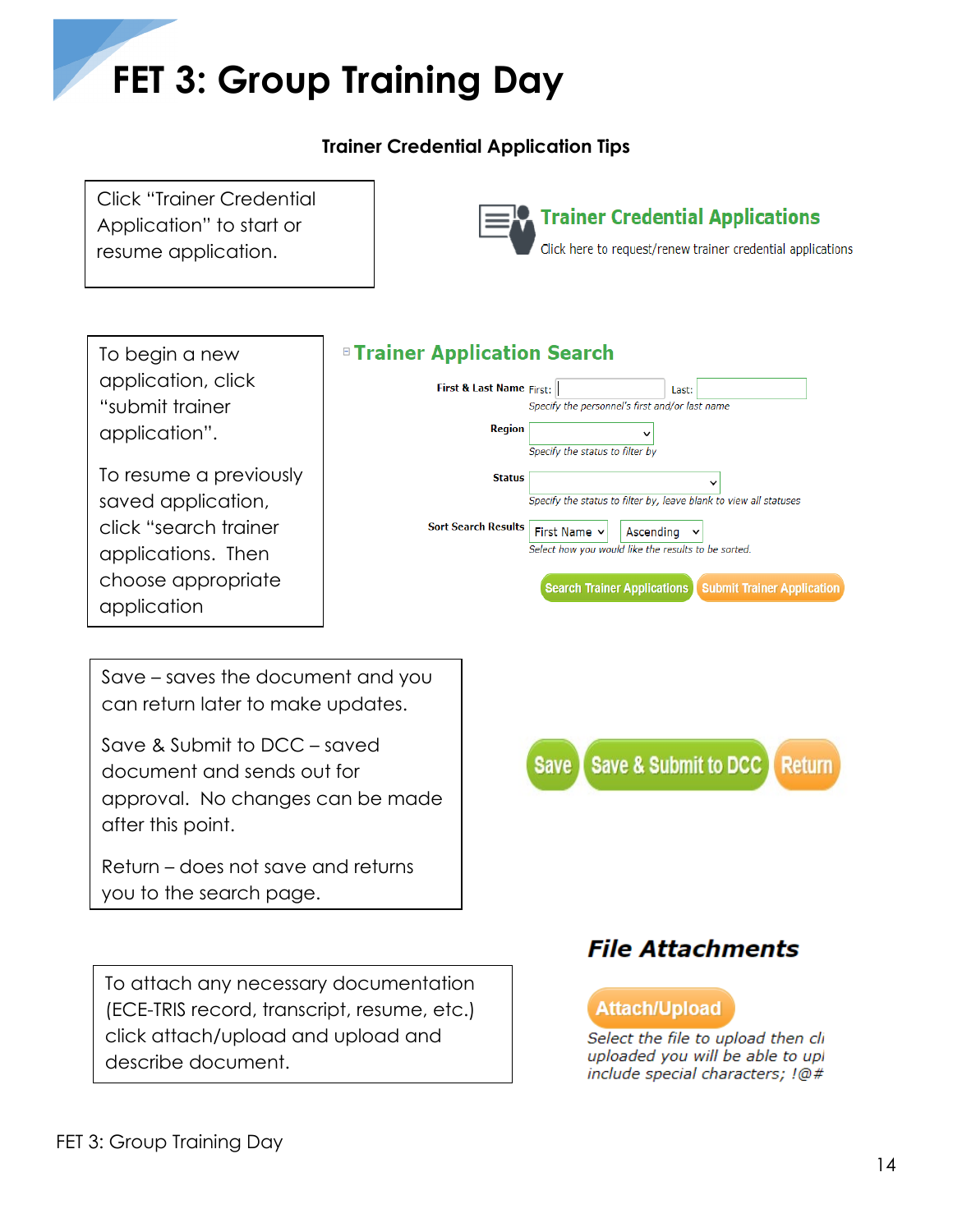**Blank Note Taking Page**

<span id="page-14-0"></span>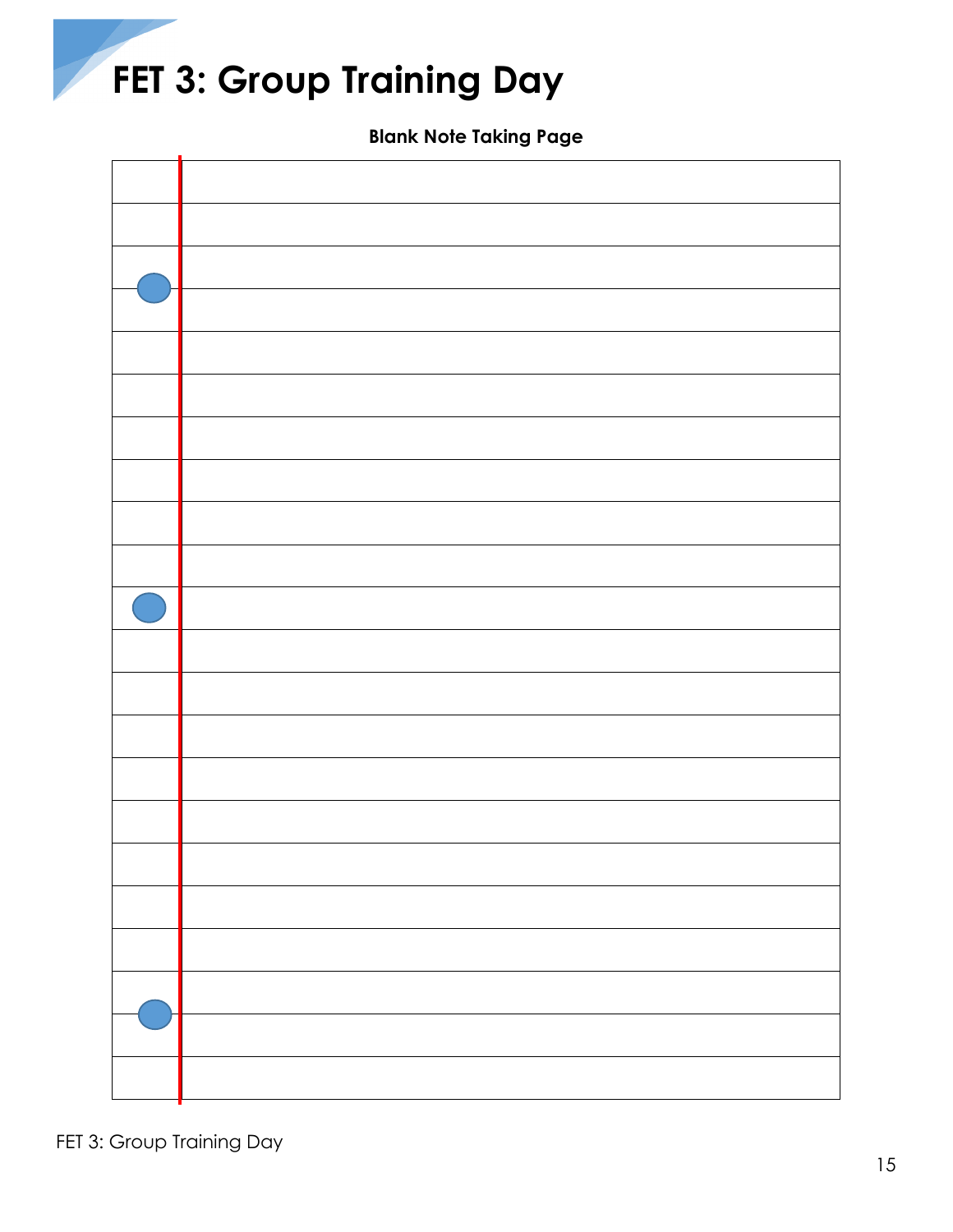*Appendix*

# **Resources/Websites**

<span id="page-15-1"></span><span id="page-15-0"></span>**Answer Garden -** This website can be used to brainstorm, as a summary tool, as a way to get feedback, and much more! It is a simple to use tool and can be embedded into your training <https://answergarden.ch/>

**Poll Everywhere** – This website allows you to energize online meetings with live audience response activities to presentations and watch engagement and comprehension. [https://www.polleverywhere.com](https://www.polleverywhere.com/)

**Child Care Aware (CCA) of Kentucky** - Child Care Aware of Kentucky is Kentucky's Child Care Resource and Referral Network. This website supports providers, families, and early care and education professionals (through professional development, employers, and Trainer's Credential). It also connects to training, research, and tips and tools. <https://www.childcareawareky.org/>

**Division of Child Care (DCC)** - This website links to plans that help grow and improve childcare services and resources in the state (for parents, centers, and professionals). <https://chfs.ky.gov/agencies/dcbs/dcc/Pages/default.aspx>

**Division of Regulated Child Care (DRCC)** – This website links and lists resources relating to licensing and investigating complaints against licensed childcare facilities, certified family childcare homes, residential child caring facilities, and child placing agencies. <https://chfs.ky.gov/agencies/os/oig/drcc/Pages/default.aspx>

ECE-TRIS (Early Care and Education Training Records Information System) – This website is a primary resource for trainers. You will enter your training and assign training credit for participants. Various forms and reports are available to you as well. <https://tris.eku.edu/ece/content.php?CID=1>

**Governor's Office of Early Childhood (GOEC)** – The GOEC staff is the Early Childhood Advisory Council which provides leadership and direction for the Commonwealth of Kentucky by providing a comprehensive and sustainable prenatal to age five early childhood system that will ensure a strong foundation for all children. Provides resources for School Readiness, Families, Community, Professionals, and Events & Media. <https://kyecac.ky.gov/Pages/index.aspx>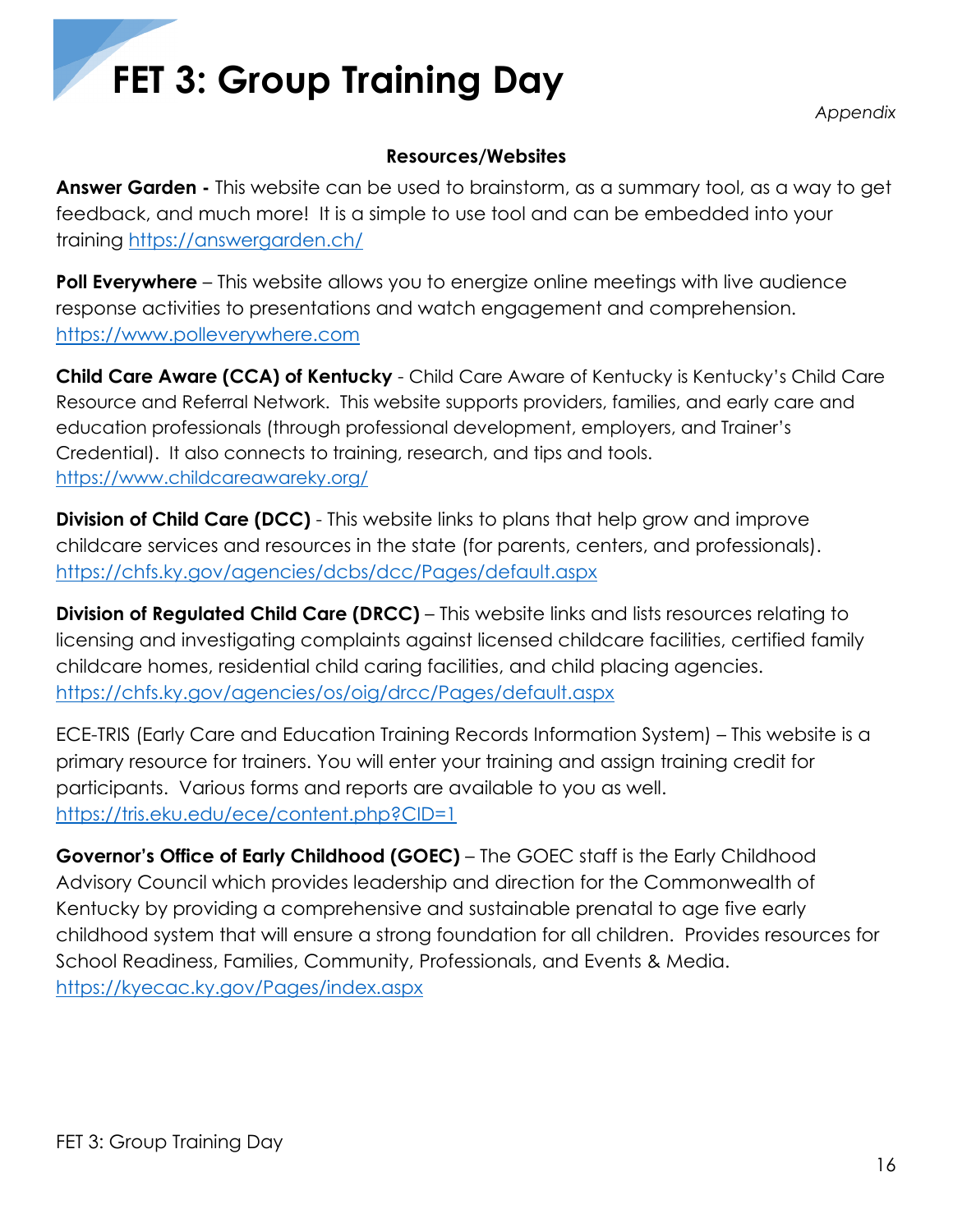### *Completed Training Plan Sample*

### **Needs Assessment**

<span id="page-16-0"></span>Completing a Needs Assessment is an important part of the training process. This will enable you to find exactly what the training need is to ensure that the training you offer meets the needs of the program. A needs assessment can be done via phone, e-mail, or mail.

**Program Name:** ABC Child Care

**Contact With:** \_\_\_ Education Coordinator\_\_\_\_\_\_\_\_\_\_\_\_\_\_\_\_\_\_\_\_\_\_\_\_\_\_\_\_\_\_\_\_\_\_\_\_\_

**Topic Needed:** \_\_\_Choosing Books\_\_\_\_\_\_\_\_\_\_\_\_\_\_\_\_\_\_\_\_\_\_\_\_\_\_\_\_\_\_\_\_\_\_\_

**Who Needs the Training:** Linfant, Toddler, and Preschool Teachers

**Number of Participants:** \_\_\_20\_\_\_\_\_\_\_\_

### **Why do they need the training/what is the situation that demands the training?**

During classroom observations it has been noticed that all classrooms do not have age appropriate books in their classrooms nor are the books on a variety of topics. Teachers are not understanding what makes a book developmentally appropriate for the children in their room and are having a hard time choosing books on various topics to put in the classroom.

**How much do the participants know about the content materials?** Teachers know that books are important and have a good selection of books. However, the books accessible tend to be on the same topic and many of the books are not age appropriate.

#### **What are the training needs/what would you most like to get out of this workshop**.

I would like all teachers to be better equipped and know how to choose age appropriate books, as well as know how to choose books on various topics for a diverse selection of books.

**Are there any particular questions or concerns, dealing with the topic, which you would like addressed in the training?** Making sure teachers understand how to do this independently without needing another person to come in tell them what books they need to have.

**What are the expected benefits/what particular skills would you like to gain and/or improve upon after taking the training?** That teachers will be able to choose their own books, know the importance of having a wide variety of age appropriate books that are of diverse topics.

**When - time and approximate dates/time frame.** On our next PD day in April **Where – location.** ABC Child Care

FET 3: Group Training Day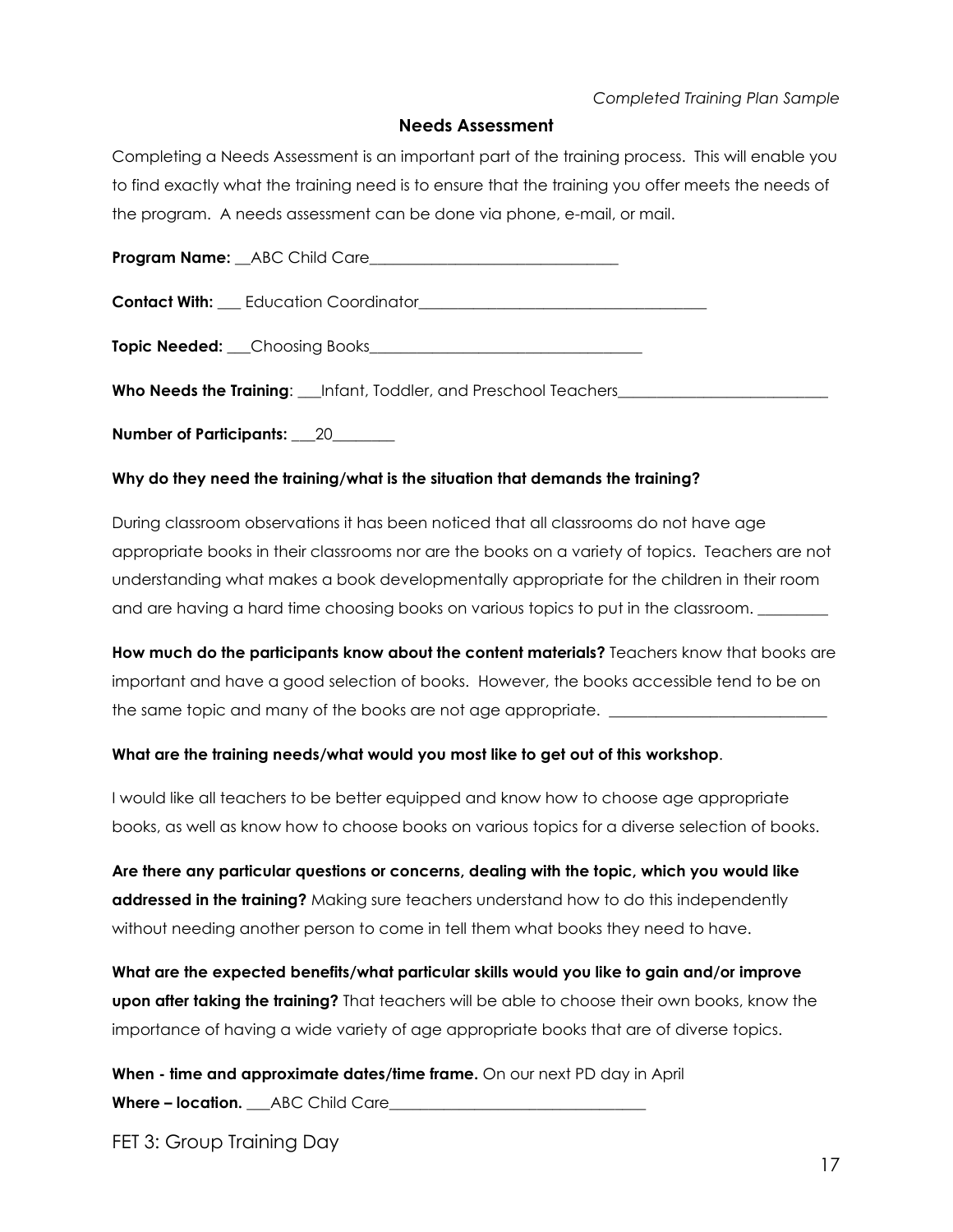## **TRAINING PLAN** *OPENING COMPONENT (10-15%)* **PA**CES

| <b>Training Topic (based on Needs Assessment)</b>                                                                                                    |                                                                                                                                                                        |                                                                                |                                                                                                                                                                                                                                                                                                                                                                                                                                                                                                                                                                                                                                                                                                                                                                                                                                                                                                                     |  |
|------------------------------------------------------------------------------------------------------------------------------------------------------|------------------------------------------------------------------------------------------------------------------------------------------------------------------------|--------------------------------------------------------------------------------|---------------------------------------------------------------------------------------------------------------------------------------------------------------------------------------------------------------------------------------------------------------------------------------------------------------------------------------------------------------------------------------------------------------------------------------------------------------------------------------------------------------------------------------------------------------------------------------------------------------------------------------------------------------------------------------------------------------------------------------------------------------------------------------------------------------------------------------------------------------------------------------------------------------------|--|
| Choosing developmentally appropriate books of various genres for children ages                                                                       |                                                                                                                                                                        |                                                                                | 2 hours                                                                                                                                                                                                                                                                                                                                                                                                                                                                                                                                                                                                                                                                                                                                                                                                                                                                                                             |  |
|                                                                                                                                                      |                                                                                                                                                                        |                                                                                |                                                                                                                                                                                                                                                                                                                                                                                                                                                                                                                                                                                                                                                                                                                                                                                                                                                                                                                     |  |
|                                                                                                                                                      |                                                                                                                                                                        |                                                                                |                                                                                                                                                                                                                                                                                                                                                                                                                                                                                                                                                                                                                                                                                                                                                                                                                                                                                                                     |  |
|                                                                                                                                                      |                                                                                                                                                                        |                                                                                |                                                                                                                                                                                                                                                                                                                                                                                                                                                                                                                                                                                                                                                                                                                                                                                                                                                                                                                     |  |
|                                                                                                                                                      |                                                                                                                                                                        |                                                                                |                                                                                                                                                                                                                                                                                                                                                                                                                                                                                                                                                                                                                                                                                                                                                                                                                                                                                                                     |  |
|                                                                                                                                                      |                                                                                                                                                                        |                                                                                |                                                                                                                                                                                                                                                                                                                                                                                                                                                                                                                                                                                                                                                                                                                                                                                                                                                                                                                     |  |
|                                                                                                                                                      |                                                                                                                                                                        |                                                                                |                                                                                                                                                                                                                                                                                                                                                                                                                                                                                                                                                                                                                                                                                                                                                                                                                                                                                                                     |  |
|                                                                                                                                                      |                                                                                                                                                                        |                                                                                |                                                                                                                                                                                                                                                                                                                                                                                                                                                                                                                                                                                                                                                                                                                                                                                                                                                                                                                     |  |
|                                                                                                                                                      |                                                                                                                                                                        |                                                                                |                                                                                                                                                                                                                                                                                                                                                                                                                                                                                                                                                                                                                                                                                                                                                                                                                                                                                                                     |  |
|                                                                                                                                                      |                                                                                                                                                                        |                                                                                |                                                                                                                                                                                                                                                                                                                                                                                                                                                                                                                                                                                                                                                                                                                                                                                                                                                                                                                     |  |
|                                                                                                                                                      |                                                                                                                                                                        |                                                                                |                                                                                                                                                                                                                                                                                                                                                                                                                                                                                                                                                                                                                                                                                                                                                                                                                                                                                                                     |  |
|                                                                                                                                                      |                                                                                                                                                                        |                                                                                |                                                                                                                                                                                                                                                                                                                                                                                                                                                                                                                                                                                                                                                                                                                                                                                                                                                                                                                     |  |
|                                                                                                                                                      |                                                                                                                                                                        |                                                                                |                                                                                                                                                                                                                                                                                                                                                                                                                                                                                                                                                                                                                                                                                                                                                                                                                                                                                                                     |  |
|                                                                                                                                                      |                                                                                                                                                                        |                                                                                |                                                                                                                                                                                                                                                                                                                                                                                                                                                                                                                                                                                                                                                                                                                                                                                                                                                                                                                     |  |
|                                                                                                                                                      |                                                                                                                                                                        |                                                                                |                                                                                                                                                                                                                                                                                                                                                                                                                                                                                                                                                                                                                                                                                                                                                                                                                                                                                                                     |  |
|                                                                                                                                                      |                                                                                                                                                                        |                                                                                |                                                                                                                                                                                                                                                                                                                                                                                                                                                                                                                                                                                                                                                                                                                                                                                                                                                                                                                     |  |
|                                                                                                                                                      |                                                                                                                                                                        |                                                                                |                                                                                                                                                                                                                                                                                                                                                                                                                                                                                                                                                                                                                                                                                                                                                                                                                                                                                                                     |  |
|                                                                                                                                                      |                                                                                                                                                                        |                                                                                |                                                                                                                                                                                                                                                                                                                                                                                                                                                                                                                                                                                                                                                                                                                                                                                                                                                                                                                     |  |
|                                                                                                                                                      |                                                                                                                                                                        |                                                                                |                                                                                                                                                                                                                                                                                                                                                                                                                                                                                                                                                                                                                                                                                                                                                                                                                                                                                                                     |  |
|                                                                                                                                                      |                                                                                                                                                                        |                                                                                |                                                                                                                                                                                                                                                                                                                                                                                                                                                                                                                                                                                                                                                                                                                                                                                                                                                                                                                     |  |
|                                                                                                                                                      |                                                                                                                                                                        |                                                                                |                                                                                                                                                                                                                                                                                                                                                                                                                                                                                                                                                                                                                                                                                                                                                                                                                                                                                                                     |  |
|                                                                                                                                                      |                                                                                                                                                                        |                                                                                |                                                                                                                                                                                                                                                                                                                                                                                                                                                                                                                                                                                                                                                                                                                                                                                                                                                                                                                     |  |
| Target Audience: Infant, Toddler, and Preschool                                                                                                      |                                                                                                                                                                        |                                                                                |                                                                                                                                                                                                                                                                                                                                                                                                                                                                                                                                                                                                                                                                                                                                                                                                                                                                                                                     |  |
|                                                                                                                                                      |                                                                                                                                                                        |                                                                                |                                                                                                                                                                                                                                                                                                                                                                                                                                                                                                                                                                                                                                                                                                                                                                                                                                                                                                                     |  |
| During this training participants will learn how to select books that are developmentally appropriate for children ages birth                        |                                                                                                                                                                        |                                                                                |                                                                                                                                                                                                                                                                                                                                                                                                                                                                                                                                                                                                                                                                                                                                                                                                                                                                                                                     |  |
| through 6. Participants will have a hands on opportunity to select and classify books based on skill level and genre.                                |                                                                                                                                                                        |                                                                                |                                                                                                                                                                                                                                                                                                                                                                                                                                                                                                                                                                                                                                                                                                                                                                                                                                                                                                                     |  |
| Participants will learn how language progresses and develops during this age and how to choose different books based<br>on the age group they serve. |                                                                                                                                                                        |                                                                                |                                                                                                                                                                                                                                                                                                                                                                                                                                                                                                                                                                                                                                                                                                                                                                                                                                                                                                                     |  |
|                                                                                                                                                      |                                                                                                                                                                        |                                                                                |                                                                                                                                                                                                                                                                                                                                                                                                                                                                                                                                                                                                                                                                                                                                                                                                                                                                                                                     |  |
|                                                                                                                                                      | What will participants have to learn about in order to learn<br>What the terms sensory motor, preoperational, and fine<br>What age appropriate is when choosing books. | <b>Training Plan Worksheet</b><br><b>Core Content Competency</b><br>preschool. | <b>Level of Training</b><br>2<br>Select age appropriate print materials to support early literacy skills.<br>Select appropriate books and print materials in a variety of genres, for children in the sensory motor and preoperational<br>stages of development (infant, toddler, and preschool children, birth through 6 years).<br><b>Skills</b><br>What will participants have to learn to do.<br>Differentiate between skill levels based on age groups.<br>Understand the progression of language from infant to<br>Know how to sort books and choose various genres.<br>Select books that are age appropriate and support various<br>genres for each age group.<br>Classify children's books based on characteristics of developmentally appropriate books for sensory motor and pre-<br>Selecting Developmentally Appropriate Books and Other Print Materials for Young Children, Ages Birth through 6 years |  |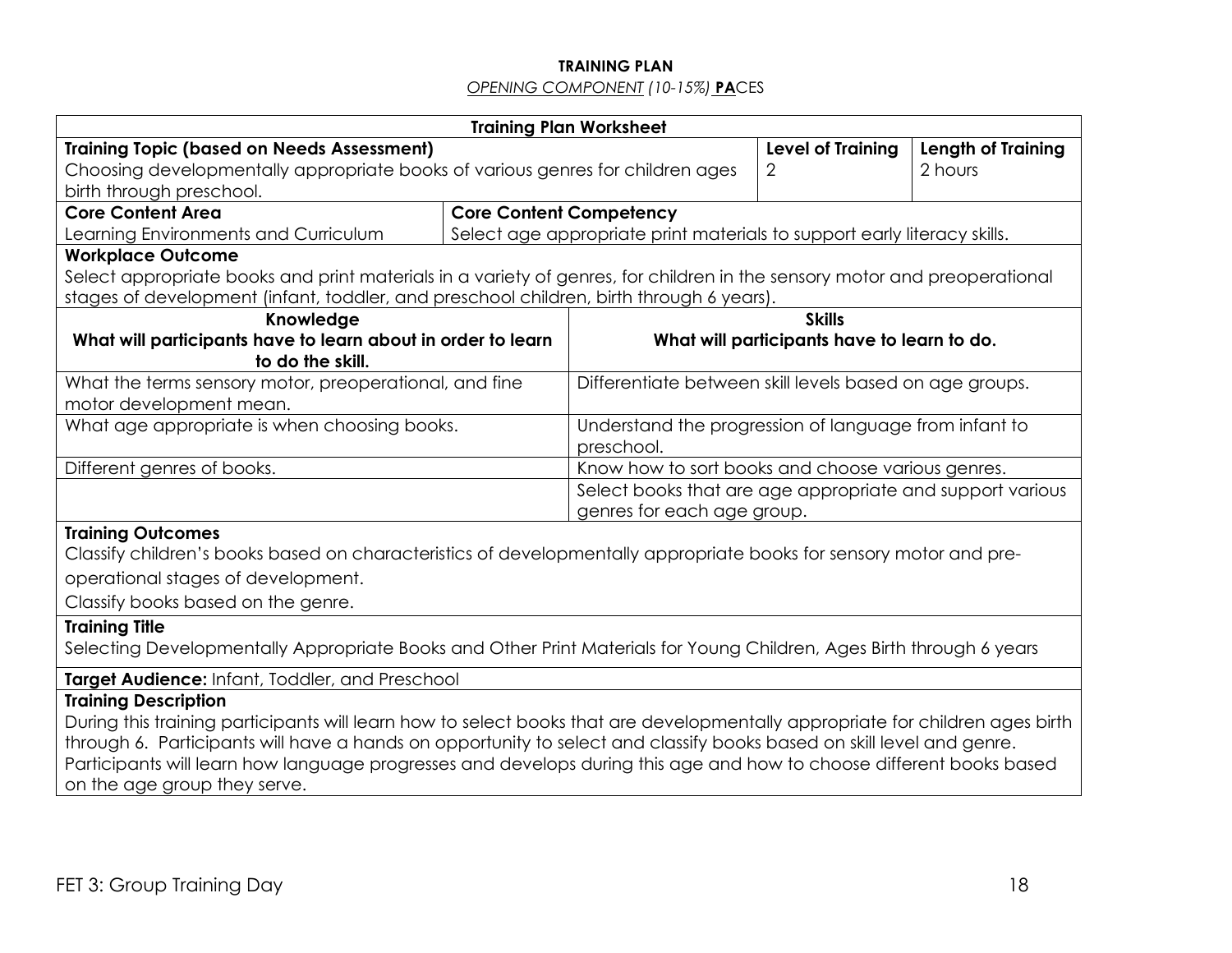# **TRAINING PLAN**

## *OPENING COMPONENT (10-15%)* **PA**CES

Opening component is the **PA** of PACES. This means that you will **P**review the topic & outcomes and **A**ctivate Prior Knowledge about the topic. The opening component will generally include introductions, icebreakers, housekeeping, overview of training, and an opening activity.

Title: Selecting Developmentally Appropriate Books and Other Print Materials for Young Children, Ages Birth through 6 years

## **Date:** 4-18-2019 **Time:** 10:00 am – 12:00pm **Number of Hours:** 2 **Level of Training:** 2

*Workplace* **Outcome**: Select appropriate books and print materials in a variety of genres, for children in the sensory motor and preoperational stages of development (infant, toddler, and preschool children, birth through 6 years).

| <b>Opening Time</b>       | <b>Training Content</b>                                                                              | <b>Training Aids:</b>       | <b>Time</b> |
|---------------------------|------------------------------------------------------------------------------------------------------|-----------------------------|-------------|
| List what tasks you will  | (what you are going to do - activities, discussion topics, etc.)                                     | (Materials,                 | Needed:     |
| be doing during your      | <b>Training Method</b>                                                                               | Equipment)                  |             |
| opening time.             | (how are you going to teach this method - please refer to your FET binder for training method ideas) |                             |             |
| Welcome                   | Mini-talk                                                                                            | LCD/Screen/Compu            | 30 sec.     |
|                           | Greet participants                                                                                   | ter/Remote                  |             |
|                           |                                                                                                      | throughout                  |             |
| <b>Introductions</b>      | Mini-talk                                                                                            |                             | 30 sec.     |
|                           | Intro myself and refer them to my 'Bio'                                                              | Handout packet              |             |
|                           | Writing for memory                                                                                   |                             | 4 min.      |
|                           | Intro activity adapted from Jaime Pylant's "John Hancock" [SCORE by Pike, Pluth, Meiss]              | Blank $\frac{1}{2}$ page in |             |
|                           |                                                                                                      | handout                     |             |
|                           |                                                                                                      | Writing tool                |             |
| Housekeeping              | Round Robin                                                                                          |                             | 2 min.      |
|                           | Establish "ground rules"                                                                             | Chart paper/blk             |             |
|                           | Mini-talk                                                                                            | marker                      |             |
|                           | Explanation of Resources (handout organization, etc.)                                                |                             | 1 min.      |
|                           | Miscellaneous things participants need to know                                                       | Handout packet              |             |
|                           |                                                                                                      |                             |             |
| Overview                  | Mini-talk                                                                                            |                             | 2 min.      |
|                           | Brief Agenda - walk through it                                                                       | Sides on PowerPoint         |             |
|                           | Workplace Outcome - show/read (above)                                                                | Handout packet              |             |
|                           | Training Outcomes - show/read                                                                        |                             |             |
|                           | 1-Classify children's books based on the characteristics of developmentally appropriate books for    |                             |             |
|                           | children ages Birth to 7 years.                                                                      |                             |             |
|                           | 2-Classify books based on the genre.                                                                 |                             |             |
|                           |                                                                                                      | Source of research          | 1 min.      |
| <b>Activate Prior</b>     | Share research byte                                                                                  | byte                        |             |
| <b>Knowledge Activity</b> | WIFFK - 'Literacy' research Byte                                                                     |                             |             |
| (APKA)                    | Read aloud                                                                                           | Book: Are You My            | 8 min.      |
|                           | Trainer reads 'Are You My Mother?' to participants. Then, using index cards provided, asks them to   | Mother?                     |             |
|                           | jot down all the reasons why they enjoyed the story. Give them one minute for writing. [Ask them to  | Index cards                 |             |
|                           | hang on to their card, as you will have them refer to it later in the workshop.]<br>$\blacksquare$   | Writing instrument          |             |

**OPENING COMPONENT TOTAL TIME: 19 MINUTES**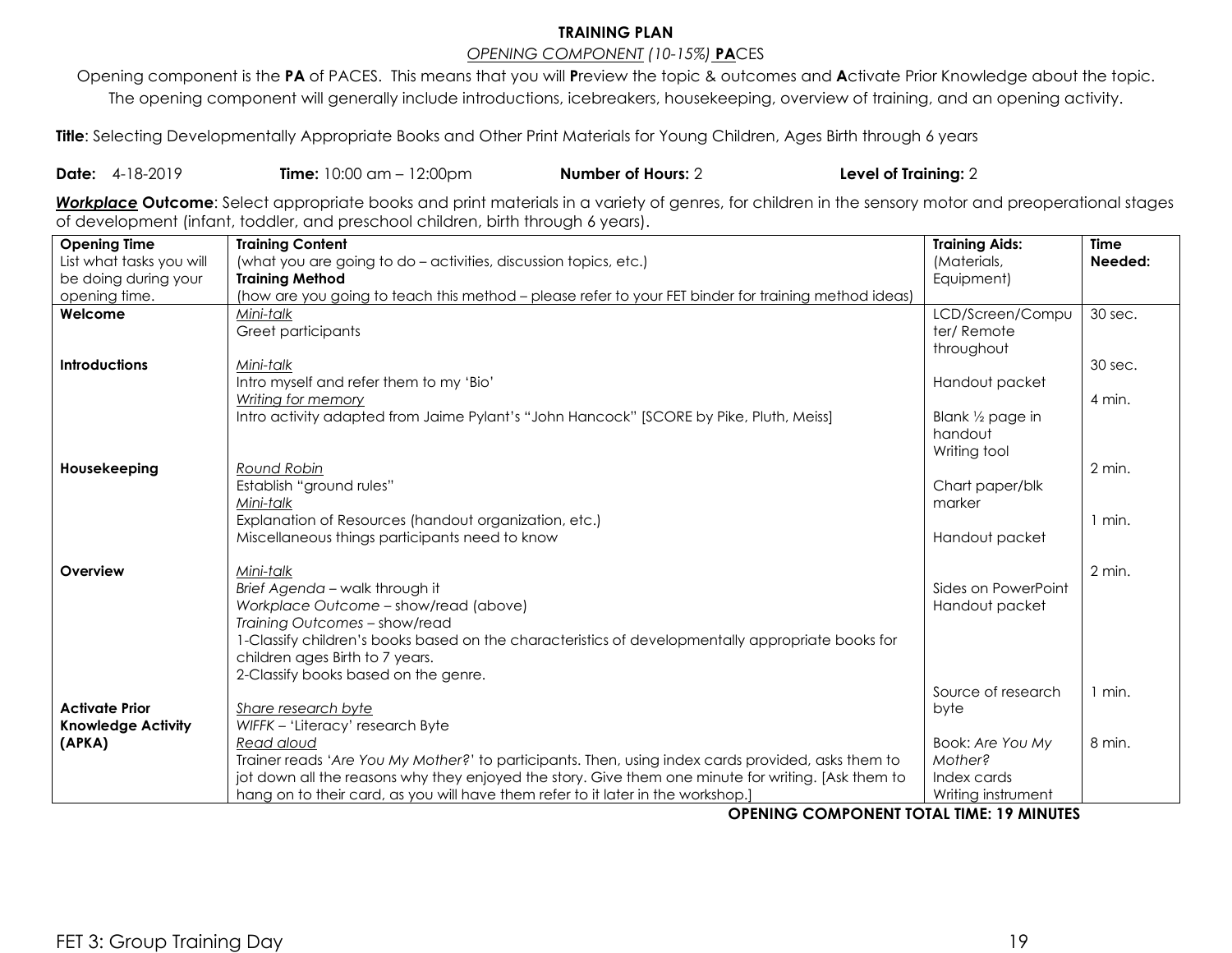#### **TRAINING PLAN**

#### *CONTENT DELIVERY COMPONENT (60-70%)* PA**CEs**

Content delivery is the **CEs** of PA**CES**. This means that you will present **C**ontent about the topic, do **E**xercises to help practice skills around the topic, and short **s**ummaries to recap the knowledge and skills presented. The **s** is little, because this will be summary done at various points in the training, after **C** and **E** delivery. This is not the full **S**ummary in the Closing Component.

Content Delivery will include most all of your training outcomes. It will include the knowledge you will be teaching participants and the exercises/activities to help them learn the skills.

Title: Selecting Developmentally Appropriate Books and Other Print Materials for Young Children, Ages Birth through 6 years

| 4-18-2019<br>Date:                                                                                                                                                           | Number of Hours: 2<br><b>Time:</b> $10:00$ am $- 12:00$ pm                                                                                                                                                                                                                                                                  | Level of Training: 2                                                                                                                                                                                                                                                                                                                                                                                                                |                     |
|------------------------------------------------------------------------------------------------------------------------------------------------------------------------------|-----------------------------------------------------------------------------------------------------------------------------------------------------------------------------------------------------------------------------------------------------------------------------------------------------------------------------|-------------------------------------------------------------------------------------------------------------------------------------------------------------------------------------------------------------------------------------------------------------------------------------------------------------------------------------------------------------------------------------------------------------------------------------|---------------------|
| <b>Training Outcomes</b><br>(list what training<br>outcome you are<br>addressing)                                                                                            | <b>Training Content</b><br>(what you are going to do - activities, discussion topics, etc.)<br><b>Training Method</b><br>(how are you going to teach the content - please refer to your FET binder for training<br>method ideas)                                                                                            | Training Aids: (Materials,<br>Equipment)                                                                                                                                                                                                                                                                                                                                                                                            | <b>Time Needed:</b> |
| Classify children's<br>books based on<br>characteristics of<br>developmentally<br>appropriate books<br>for sensory motor<br>and pre-operational<br>stages of<br>development. | Mini-lecture<br>Define the terms sensory motor, pre-operational, and fine motor development.<br>Create a Developmental Chart<br>Provide examples of fine motor development and the physical characteristics of books<br>that support literacy development in the sensory motor and preoperational stages of<br>development. | Handout with a place to<br>write/fill in the blanks for the<br>definitions<br>Prepared Chart Paper with<br>chart with 3 columns; 1) infant,<br>2) toddler, and 3) preschool<br>across the top and the two<br>dev. levels down the side.<br>a) Small strips of paper w/fine<br>motor skills and physical<br>characteristics printed on each<br>strip. Ask participants to place<br>the strips in the correct places<br>on the Chart. | 5 min.<br>13 min.   |
|                                                                                                                                                                              | <b>Brainstorm</b><br>Solicit rationale for knowing about the sensory motor and preoperational levels of<br>development in relation to fine motor dev. related to literacy skills.<br>Connect & Highlight<br>Pull out index card (from APKA activity). If anything on your index card connects with                          | <b>Black marker</b><br>Chart paper<br>Handout<br>APKA index cards<br><b>Notes</b>                                                                                                                                                                                                                                                                                                                                                   | 3 min.<br>$1$ min.  |
|                                                                                                                                                                              | 'fine motor' development, highlight those items in yellow.<br>Mini-lecture<br>Define expressive and receptive language.                                                                                                                                                                                                     | Highlighter<br>Chart paper<br><b>Black Marker</b>                                                                                                                                                                                                                                                                                                                                                                                   | 3 min.              |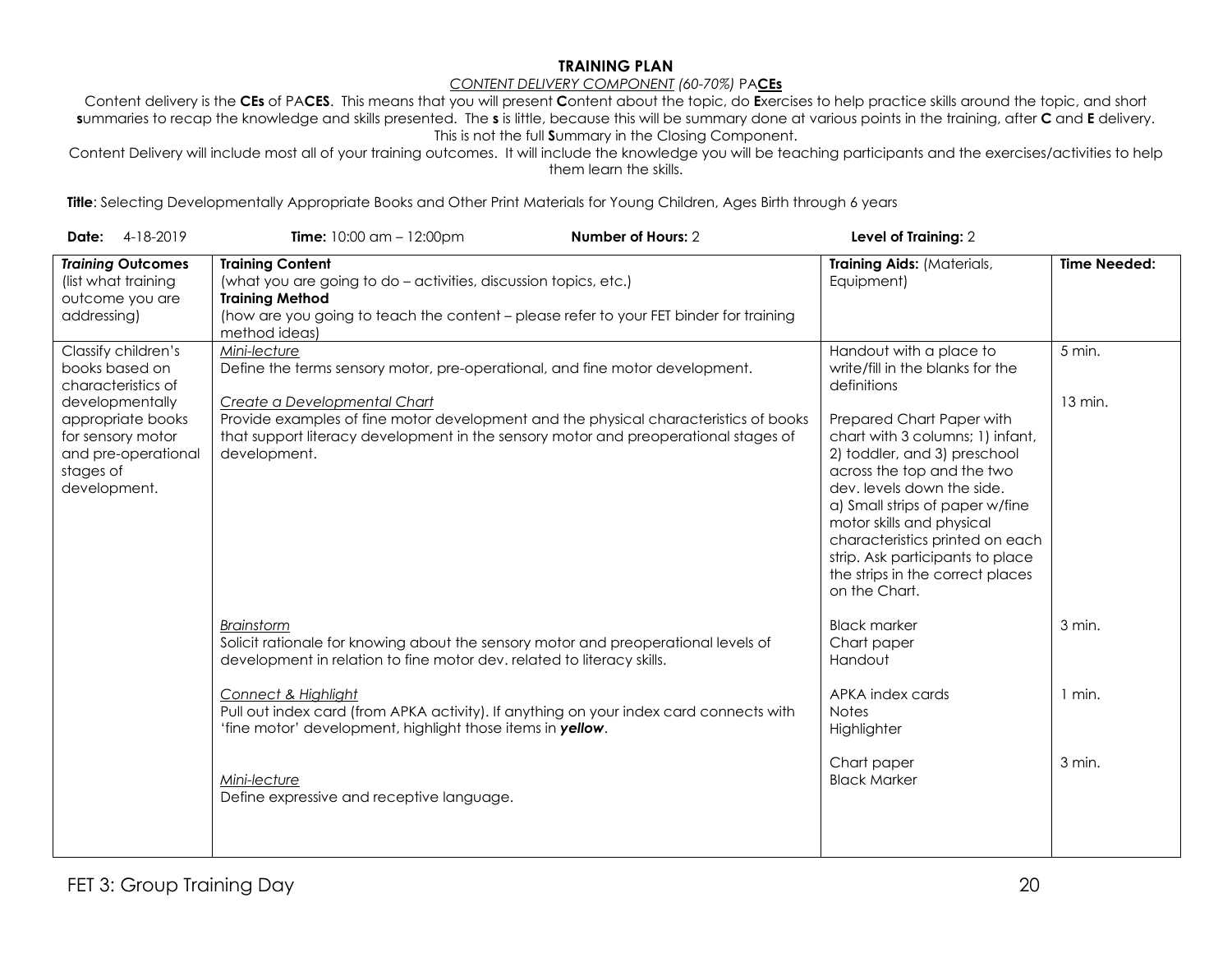#### **TRAINING PLAN** *CONTENT DELIVERY COMPONENT (60-70%)* PA**CEs**

|                      | CONTENT DELIVERT CONTI ONENT 100-7 0701 TA <u>CLS</u>                                                                                   |                                                                |                   |
|----------------------|-----------------------------------------------------------------------------------------------------------------------------------------|----------------------------------------------------------------|-------------------|
|                      | <b>List and Discuss</b>                                                                                                                 | Chart paper (1/table)                                          | 15 min.           |
|                      | Identify differences in expressive language levels between sensory motor and pre-                                                       | Black Marker(1/table)                                          |                   |
|                      | operational children. List and discuss what typifies the expressive language used by                                                    |                                                                |                   |
|                      | early to late Sensory Motor children and early to late Pre-operational children.                                                        |                                                                |                   |
|                      | <b>Connect &amp; Highlight</b>                                                                                                          | APKA index cards                                               | 1 min.            |
|                      | Refer to index card (from the APKA activity). If anything on your index card connects                                                   | <b>Notes</b>                                                   |                   |
|                      | with 'children's language' development, highlight those items in blue.                                                                  | Highlighter                                                    |                   |
|                      |                                                                                                                                         |                                                                |                   |
|                      | Mini-lecture                                                                                                                            | Handout to support mini-                                       |                   |
|                      | Discuss the developmental progression of expressive language development in young                                                       | lecture and participant wall                                   | $5 \text{ min}$ . |
|                      | children, infant through preschool and connect to the language used in books,                                                           | chart information from previous                                |                   |
|                      | progressing from books for infants through books for preschoolers. Present the                                                          | exercise                                                       |                   |
|                      | expressive language that typifies sensory motor and pre-operational children.                                                           |                                                                |                   |
|                      | Word Scramble and Crisscross Matching Activity<br>Introduce and define the various genres that represent the variety of books available | Activity sheet with genre words<br>scrambled in one column and | 10 min.           |
|                      | to children. Unscramble word and match to definition. Discussion follows task.                                                          | descriptions of genre in the 2nd                               |                   |
|                      |                                                                                                                                         | column.                                                        |                   |
|                      |                                                                                                                                         |                                                                |                   |
|                      | Connect & Highlight                                                                                                                     | APKA index cards                                               | $1$ min.          |
| Classify books based | Refer to index card (from the APKA activity). If anything on your index card connects                                                   | <b>Notes</b>                                                   |                   |
| on the genre.        | with 'genres', highlight those items in green.                                                                                          | Highlighter                                                    |                   |
|                      |                                                                                                                                         |                                                                |                   |
|                      | Peer Consensus                                                                                                                          | 10 books for each table group                                  | 20 min.           |
|                      | Select books that best match the developmental motor and language skills for sensory                                                    | Sticky notes to label genre of                                 |                   |
|                      | motor and pre-operational children, and, identify the genre each book represents.                                                       | each book                                                      |                   |
|                      | Classify a set of 10 books based on information presented in this workshop.<br>Debrief when finished.                                   |                                                                |                   |
|                      |                                                                                                                                         |                                                                |                   |

#### **CONTENT DELIVERY COMPONENT TOTAL TIME: 77 MINUTES**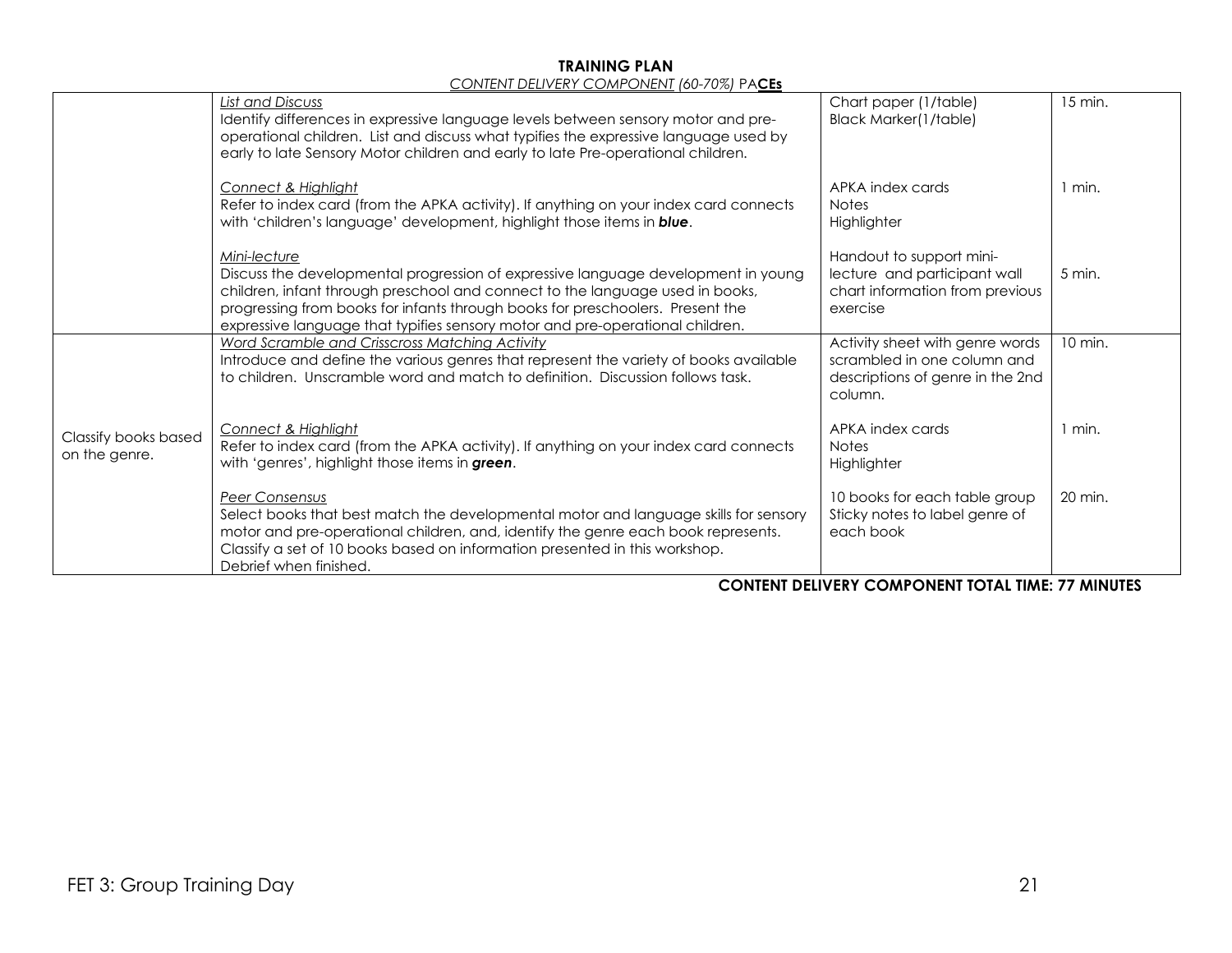#### **TRAINING PLAN** *CLOSING COMPONENT (20-25%)* PACE**S**

Closing component is the **S** of PACES. This means that you will provide a comprehensive **S**ummary of the entire training. Closing Component will include all of the wrap up activities: Final Q&A, Evaluation, Implementation Plan, transfer of learning activity, Summary Activity and final housekeeping.

Title: Selecting Developmentally Appropriate Books and Other Print Materials for Young Children, Ages Birth through 6 years

| Date: 4-18-2019                                                                          | <b>Time:</b> $10:00$ am $- 12:00$ pm                                                                                                                                                                                                                                                                                                                                                                                                                                                                                                                   | Number of Hours: 2 | Level of Training: 2                                   |                     |
|------------------------------------------------------------------------------------------|--------------------------------------------------------------------------------------------------------------------------------------------------------------------------------------------------------------------------------------------------------------------------------------------------------------------------------------------------------------------------------------------------------------------------------------------------------------------------------------------------------------------------------------------------------|--------------------|--------------------------------------------------------|---------------------|
| <b>Closing Time</b><br>List what tasks you<br>will be doing during<br>your closing time. | <b>Training Content</b><br>(what you are going to do - activities, discussion topics, etc.)<br><b>Training Method</b><br>(how are you going to teach this method - please refer to your FET binder for training method<br>ideas)                                                                                                                                                                                                                                                                                                                       |                    | <b>Training Aids:</b><br>(Materials,<br>Equipment)     | <b>Time Needed:</b> |
| Summary                                                                                  | Review<br>Summarize key points by reviewing agenda and then ask participants to notice the color-<br>coded 'connects' between what you liked and the key points to selecting developmentally<br>appropriate books/genres on their index cards<br><b>Identify and Analyze</b>                                                                                                                                                                                                                                                                           |                    | PP Slide<br>Personal index cards                       | 2 min.<br>2 min.    |
|                                                                                          | <b>Application Activity</b><br>Refer to the list of books you brought reflecting the "Book Area" in your room. Identify the<br>genre of each book and the developmental level it is best suited for (Sensory Motor or Pre-<br>Operational). Analyze where your needs are for additional types of books, both<br>developmentally and genres needed to enhance your Book Area.<br><b>Writing Activity</b>                                                                                                                                                |                    | Page in handout                                        | 5 min.              |
|                                                                                          | Implementation Plan<br>Based on the content today, fully complete left side of Implementation Plan.                                                                                                                                                                                                                                                                                                                                                                                                                                                    |                    | Implementation Plan<br>form                            | 5 min.              |
| Final Q & A<br>/Comments                                                                 | Whole group discussion<br>Time for asking questions and solicit comments and questions regarding the topic.<br>Time to discuss answers, solutions, and resources shared.                                                                                                                                                                                                                                                                                                                                                                               |                    | PP Slide, trainer's<br>expertise, participant<br>input | 5 min.              |
| <b>Evaluation</b>                                                                        | <b>Writing Activity</b><br>Complete Evaluation Form                                                                                                                                                                                                                                                                                                                                                                                                                                                                                                    |                    | Evaluation Plan form                                   | 3 min.              |
| <b>Follow-Up Strategy</b>                                                                | <b>E-mail POSTING</b><br><b>Transfer of Learning Activity</b><br>HOST a POST: Trainer sends home a 'Host-a- Post' form for participants to track what they are<br>working on; a) what they tried, b) what worked, and c) any problems they had or questions<br>they have. Two weeks after training trainer sends an e-copy of same form. Participants fill out<br>the e-form based on the notes they have taken on the hard copy via their personal<br>implementation efforts and e-mail it back to trainer. Trainer compiles returned input and posts |                    | Computer<br>Internet                                   | 2 min. to explain   |
|                                                                                          | (no names attached) for all participants to reap from the gathered<br>information/questions/answers.<br>E-mail NETWORKING<br>Trainer shares his/her plans for post-training Follow-Up with participants.                                                                                                                                                                                                                                                                                                                                               |                    | Computer<br>Internet                                   | 1 min. to explain   |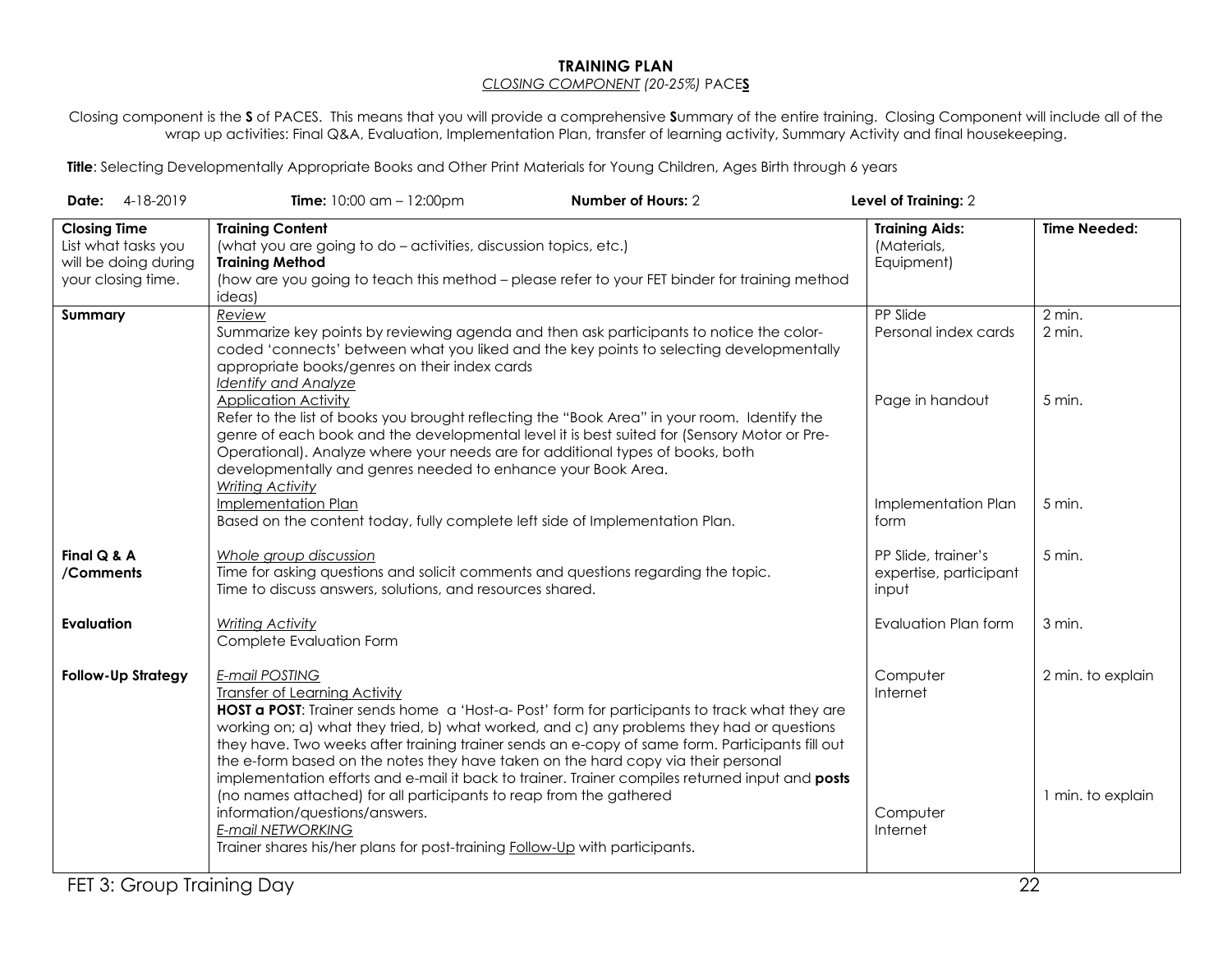### **TRAINING PLAN** *CLOSING COMPONENT (20-25%)* PACE**S**

| Housekeeping | Based on the questions that surface, $3 - 4$ weeks following the workshop, trainer will e-mail a) a<br>resource article /or/ write a brief article with information that supports the skill they are working,<br>addressing the concerns that surfaced.                                                                                                                                                             | PP Slide             | 30 sec.            |
|--------------|---------------------------------------------------------------------------------------------------------------------------------------------------------------------------------------------------------------------------------------------------------------------------------------------------------------------------------------------------------------------------------------------------------------------|----------------------|--------------------|
|              | Next Steps<br>We will stay in touch via e-mail and I will also e-notify you after my next meeting with Directors<br>with a date for the next workshop in our series.<br>Final tasks/announcements<br>A networking participant list will be sent to those of you who signed the list, please remove all<br>the throw-away items from your table, and take all of your personal items.<br><b>Handout Certificates</b> | PP Slide<br>PP Slide | 30 sec.<br>30 sec. |
|              | Certificates are available on the table behind me and are laid out in alphabetical order                                                                                                                                                                                                                                                                                                                            |                      |                    |

### **CLOSING COMPONENT TOTAL TIME: 26.5 MINUTES**

### **TOTAL TRAINING TIME: 122.5 MINUTES**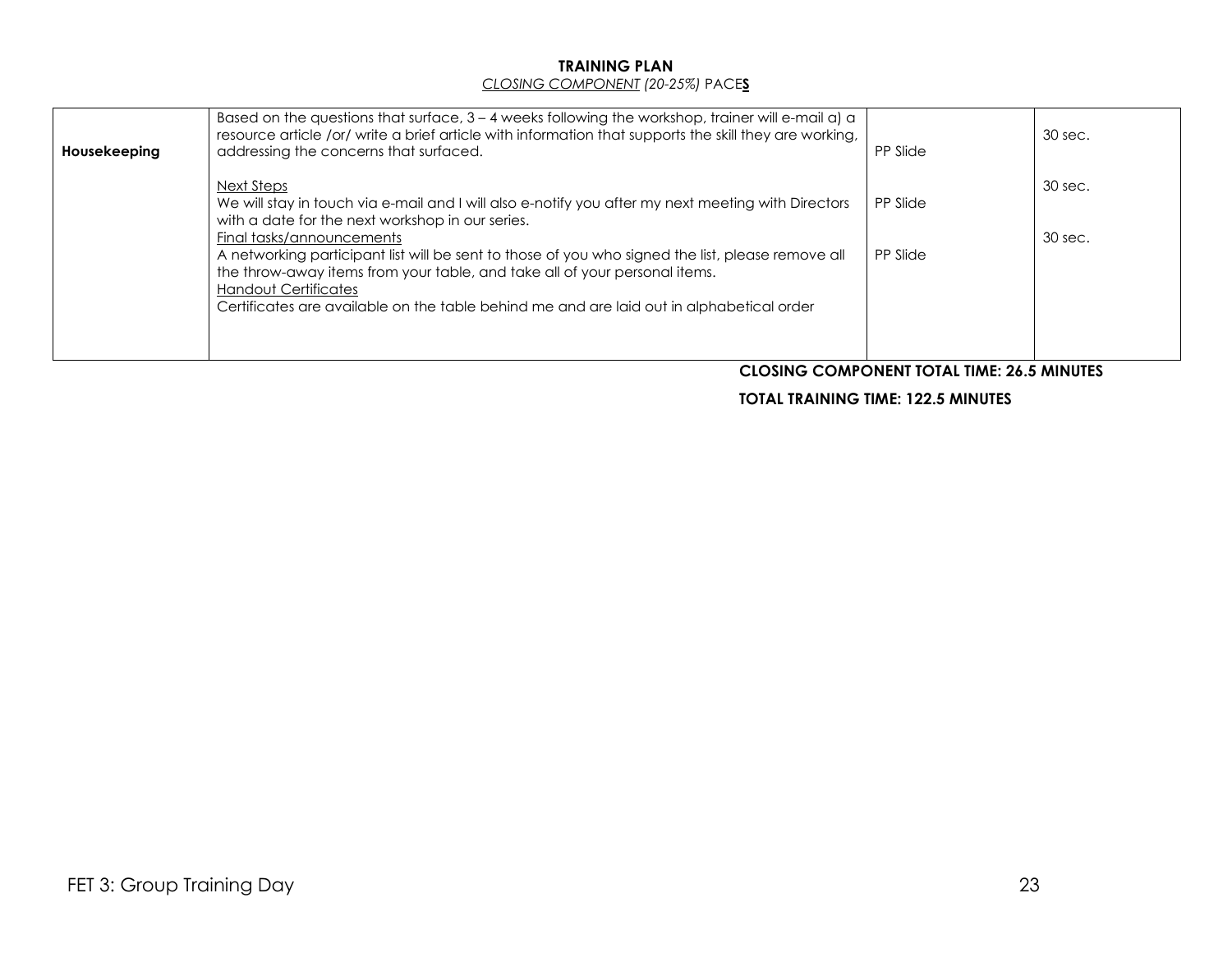# **Training Plan Outline**

<span id="page-23-0"></span>**Step 1**: Conduct a needs assessment to determine the information for this training plan outline

**Step 2**: Propose a training **topic**:

• This information will come from the needs assessment and/or a conversation with the director requesting the training.

**Step 3**: Identify the **Core Content Subject Area** (CCSA) that best matches your training topic:

- This information can be found in the Professional Development Framework (PDF) on page Appendix 41-82 – there are seven different CCSA.
- You will choose one (possibly two) Core Content Areas that best reflect the information you have gathered from your Needs Assessment
- **Step 4**: Determine the **Level** of your training:
	- This will be determined by the educational experience of the staff and the information you gathered from your Needs Assessment
	- You can also reference the attached Levels of training

**Step 5**: Write out the single **Core Content** *Competency* that best represents your training content:

- This information can be found in the Professional Development Framework (PDF) beginning on page….
- You will look under the Core Content Competency that relates directly to the Core Content Area
- Identify the **page #** where the Core Content Competency is located. This will be helpful in recalling where you found the information

**Step 6:** Determine the **Length** of your training (# of hours):

• The length of your training will also guide the number of outcomes for your workplace outcomes and your training outcomes

# **Step 7:** What is the *Workplace* **Outcome(s)** for your training topic?

• The workplace outcome(s) are what the participant will be able to do once they return to the workplace. (think in terms of transfer of knowledge)

*Step 8: Brainstor*m a list for the **Knowledge** (what do they need to know) you will need to incorporate into your training to ensure that participants are able to transfer the information to implement the Workplace Outcome(s):

FET 3: Group Training Day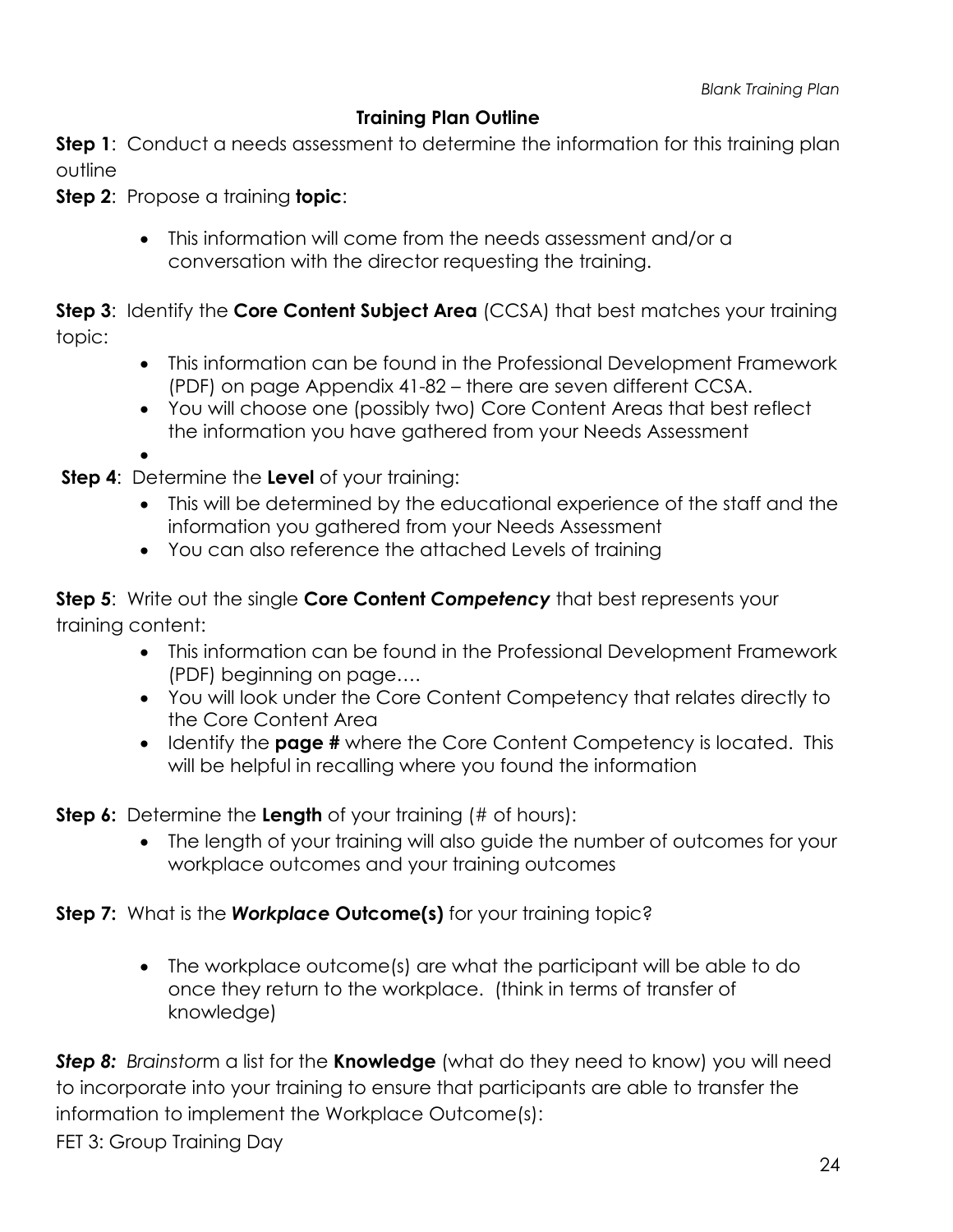**Step 9:** Brainstorm a list for the **SKILLS** (things they will need to be able to do) to ensure that participants have the practical skills/practice to know how to use information to implement the Workplace Outcome(s):

**Step 10:** Prioritize the items on your two lists (**Knowledge and Skills**) by numbering them in the *sequence* that you think you will present them in your training, keeping in mind that knowledge is presented before the skill is practiced. Later on, you may decide not everything will fit in the time frame designated for this training.

**Step 11:** Develop the *Training* **Outcomes** for this training? What should the participants be able to do at the end of the training (are they able to list, recall, write, etc)

(2-3 Training Outcomes for a 2-hour training; and 3-4 Training Outcomes for a 3 hour training)

**Step 12:** Write a **Title** for your training:

• The title should reflect verbage from your Workplace Outcomes i.e. Writing a lesson plan for Preschool Age Children Using Creative Curriculum.

**Step 13:** Write a brief **Description** of your training. This information will then go into ECE-TRIS when you input your data for the training. This will make searching for your training easier for a director to search and also choose if it is appropriate for the needs of their staff.

**Step 14:** Decide who this training is directed to (**Target Audience**). This information will come from the needs assessment. Not every training is appropriate for all staff.

| -Infant/Toddler Staff | -Directors/Administrators                   |
|-----------------------|---------------------------------------------|
| -Preschool Staff      | -Head Start                                 |
| -School Age Staff     | -Providers with children with Special Needs |
| -All Staff            | -New Staff                                  |
| -Family Child Care    |                                             |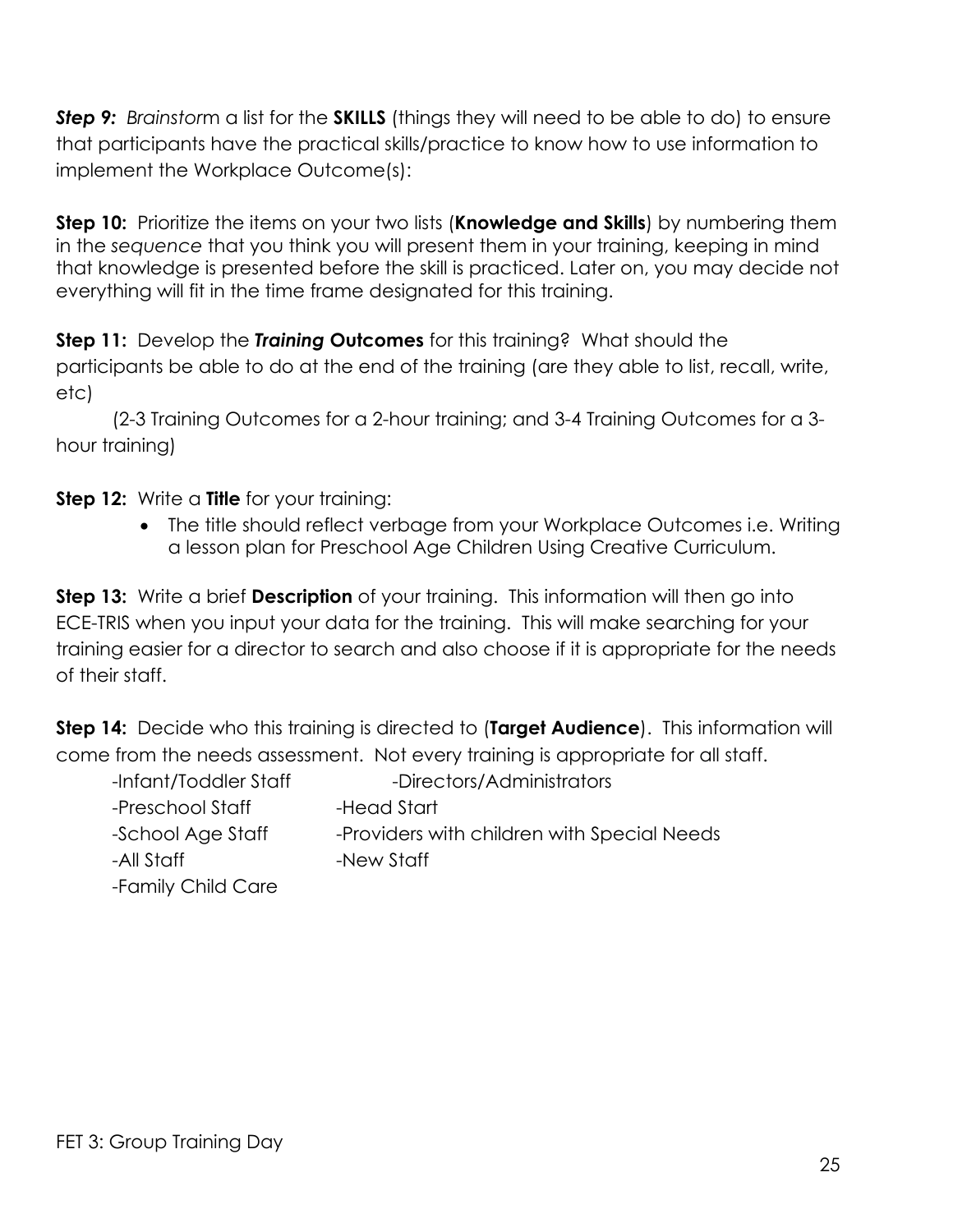## **Needs Assessment**

| Completing a Needs Assessment is an important part of the training process. This will enable you to find |
|----------------------------------------------------------------------------------------------------------|
| exactly what the training need is to ensure that the training you offer meets the needs of the program.  |
| A needs assessment can be done via phone, e-mail, or mail.                                               |
|                                                                                                          |
|                                                                                                          |

| Number of Participants: _______________                                                                                                                                                                               |
|-----------------------------------------------------------------------------------------------------------------------------------------------------------------------------------------------------------------------|
| Why do they need the training/what is the situation that demands the training?                                                                                                                                        |
| How much do the participants know about the content materials? __________________                                                                                                                                     |
| What are the training needs/what would you most like to get out of this workshop.                                                                                                                                     |
| <u> 1989 - Johann Harry Harry Harry Harry Harry Harry Harry Harry Harry Harry Harry Harry Harry Harry Harry Harry</u><br>Are there any particular questions or concerns, dealing with the topic, which you would like |
| What are the expected benefits/what particular skills would you like to gain and/or improve upon                                                                                                                      |
| When - time and approximate dates/time frame. __________________________________<br>Where - location.                                                                                                                 |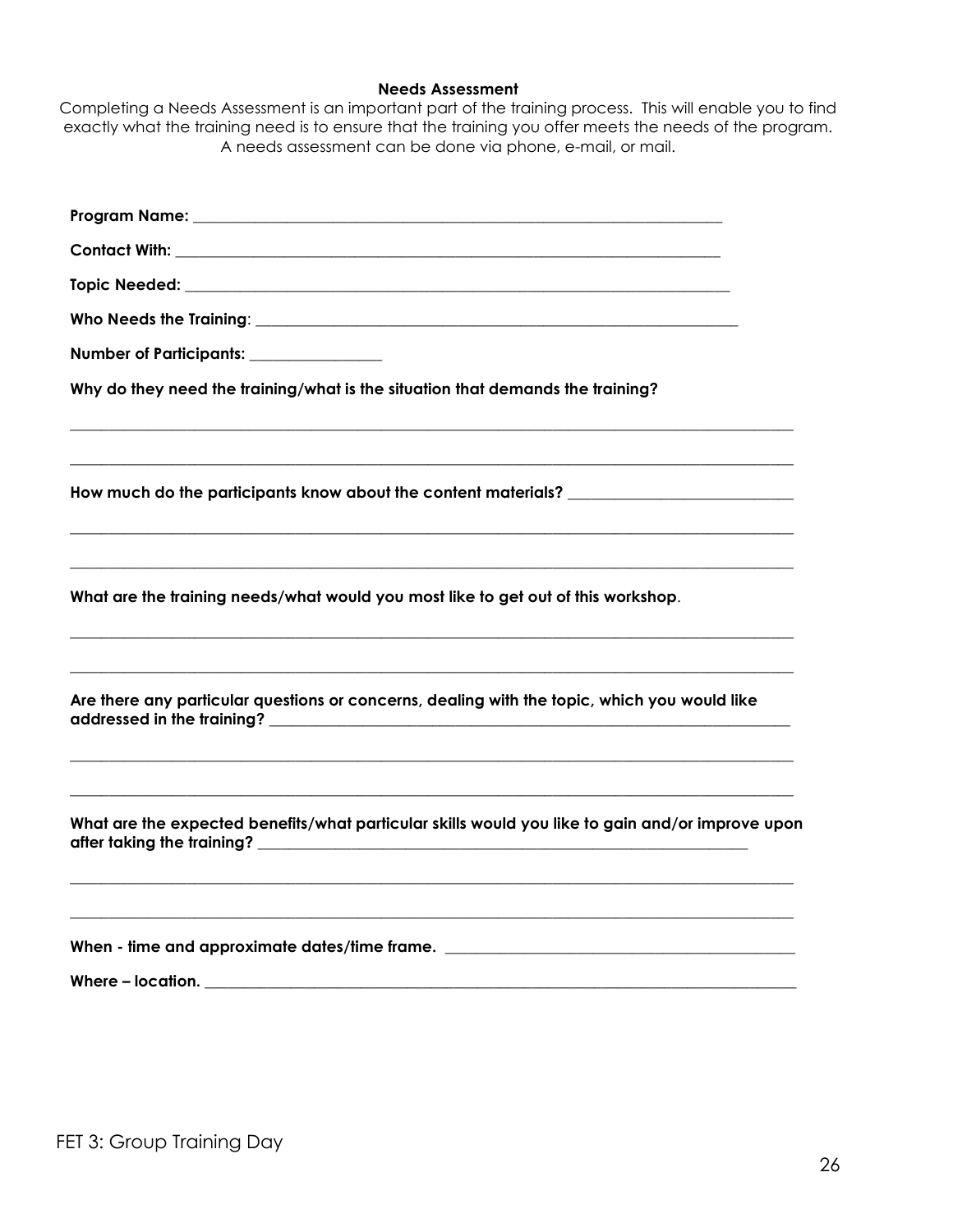| <b>Training Plan Worksheet</b>                                                                |                   |                                                              |  |  |
|-----------------------------------------------------------------------------------------------|-------------------|--------------------------------------------------------------|--|--|
| Training Topic (based on Needs<br>Assessment)                                                 | Level of Training | Length of Training                                           |  |  |
| Core Content Area                                                                             |                   | Core Content Competency                                      |  |  |
| <b>Workplace Outcome</b>                                                                      |                   |                                                              |  |  |
| Knowledge<br>What will participants have to learn about in order to<br>learn to do the skill. |                   | <b>Skills</b><br>What will participants have to learn to do. |  |  |
|                                                                                               |                   |                                                              |  |  |
|                                                                                               |                   |                                                              |  |  |
| <b>Training Outcomes</b>                                                                      |                   |                                                              |  |  |
| <b>Training Title</b>                                                                         |                   |                                                              |  |  |
| <b>Target Audience</b><br><b>Training Description</b>                                         |                   |                                                              |  |  |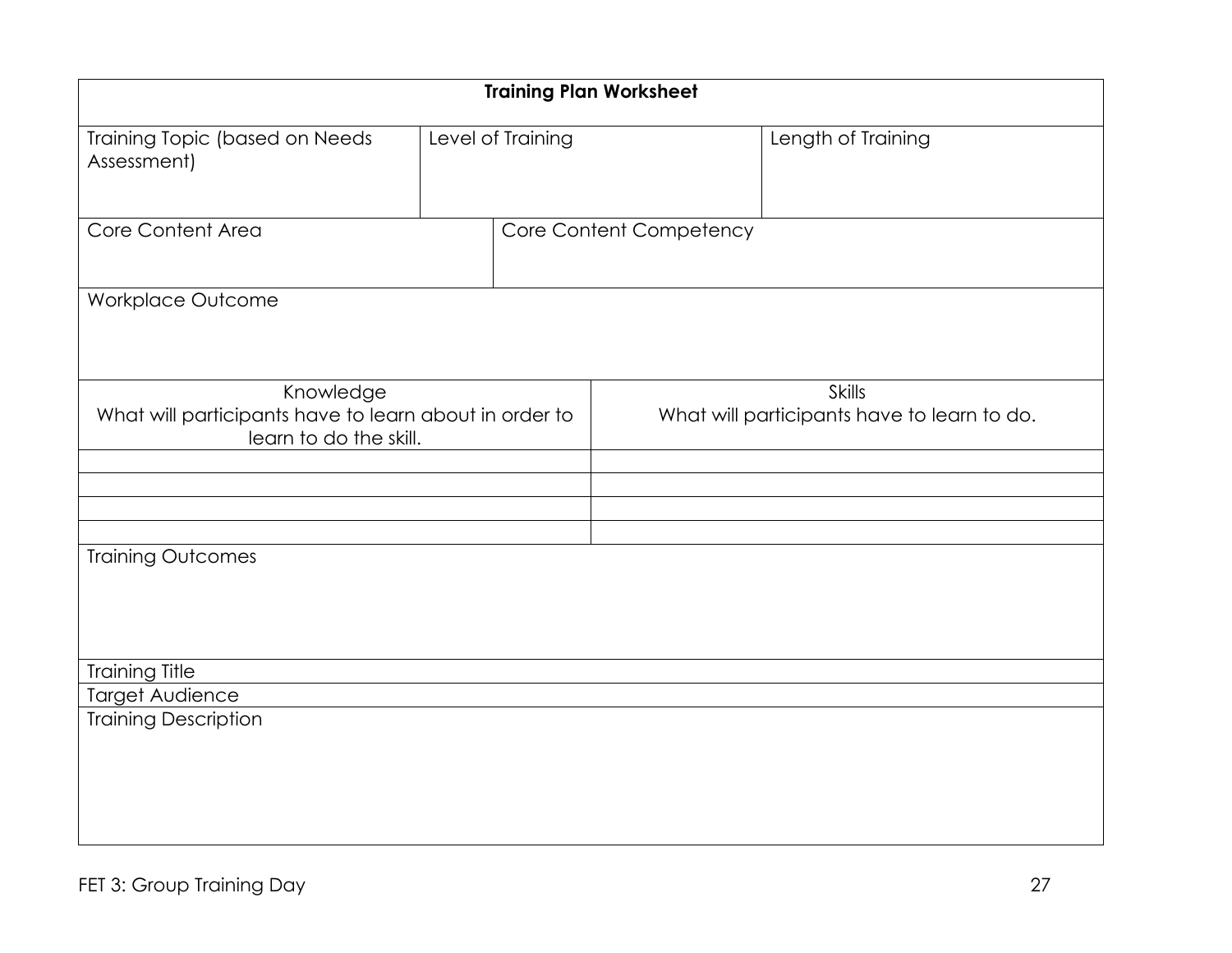## **TRAINING PLAN**

### *OPENING COMPONENT (10-15%)* **PA**CES

Opening component is the **PA** of PACES. This means that you will **P**review the topic and outcomes and **A**ctivate Prior Knowledge about the topic. The opening component will generally include introductions, icebreakers, housekeeping, overview of training, and an opening activity.

**Title**:

| Date:                                                                                 | Time:                                                              | <b>Number of Hours:</b>                                                                                                                                    | Level of Training:                                 |                        |
|---------------------------------------------------------------------------------------|--------------------------------------------------------------------|------------------------------------------------------------------------------------------------------------------------------------------------------------|----------------------------------------------------|------------------------|
| <b>Workplace Outcome:</b>                                                             |                                                                    |                                                                                                                                                            |                                                    |                        |
| <b>Opening Time</b><br>List what tasks you will be doing<br>during your opening time. | <b>Training Content</b><br><b>Training Method</b><br>method ideas) | (what you are going to do - activities, discussion topics, etc.)<br>(how are you going to teach this method - please refer to your FET binder for training | <b>Training Aids:</b><br>(Materials,<br>Equipment) | <b>Time</b><br>Needed: |
|                                                                                       |                                                                    |                                                                                                                                                            |                                                    |                        |
|                                                                                       |                                                                    |                                                                                                                                                            |                                                    |                        |
|                                                                                       |                                                                    |                                                                                                                                                            |                                                    |                        |
|                                                                                       |                                                                    |                                                                                                                                                            |                                                    |                        |
|                                                                                       |                                                                    |                                                                                                                                                            |                                                    |                        |
|                                                                                       |                                                                    |                                                                                                                                                            |                                                    |                        |

**OPENING COMPONENT TOTAL TIME:**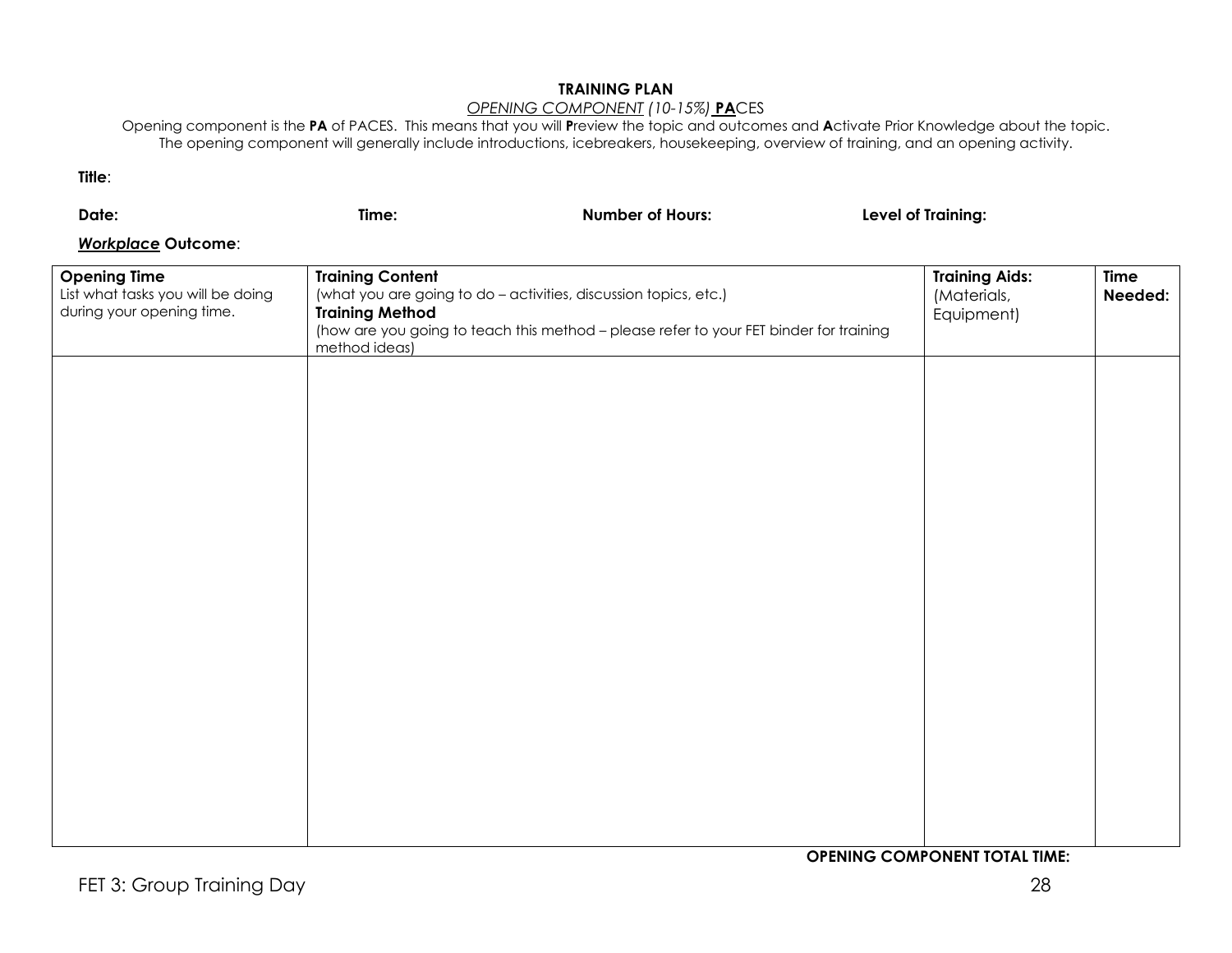### *CONTENT DELIVERY COMPONENT (60-70%)* PA**CEs**

Content delivery is the **CEs** of PA**CES**. This means that you will present **C**ontent about the topic, do **E**xercises to help practice skills around the topic, and short **s**ummaries to recap the knowledge and skills presented. The **s** is little, because this will be summary done at various points in the training, after **C** and **E** delivery. This is not the full **S**ummary in the Closing Component.

Content Delivery will include most all of your training outcomes. It will include the knowledge you will be teaching participants and the exercises/activities to help them learn the skills.

**Title**:

| Date:                                                                          | Time:                                                                                                                                                                                                                            | <b>Number of Hours:</b> | Level of Training:                                 |                        |
|--------------------------------------------------------------------------------|----------------------------------------------------------------------------------------------------------------------------------------------------------------------------------------------------------------------------------|-------------------------|----------------------------------------------------|------------------------|
| <b>Training Outcomes</b><br>(list what training outcome you<br>are addressing) | <b>Training Content</b><br>(what you are going to do - activities, discussion topics, etc.)<br><b>Training Method</b><br>(how are you going to teach the content - please refer to your FET binder for training<br>method ideas) |                         | <b>Training Aids:</b><br>(Materials,<br>Equipment) | <b>Time</b><br>Needed: |
|                                                                                |                                                                                                                                                                                                                                  |                         |                                                    |                        |
|                                                                                |                                                                                                                                                                                                                                  |                         |                                                    |                        |
|                                                                                |                                                                                                                                                                                                                                  |                         |                                                    |                        |
|                                                                                |                                                                                                                                                                                                                                  |                         |                                                    |                        |
|                                                                                |                                                                                                                                                                                                                                  |                         |                                                    |                        |

**CONTENT DELIVERY COMPONENT TOTAL TIME:**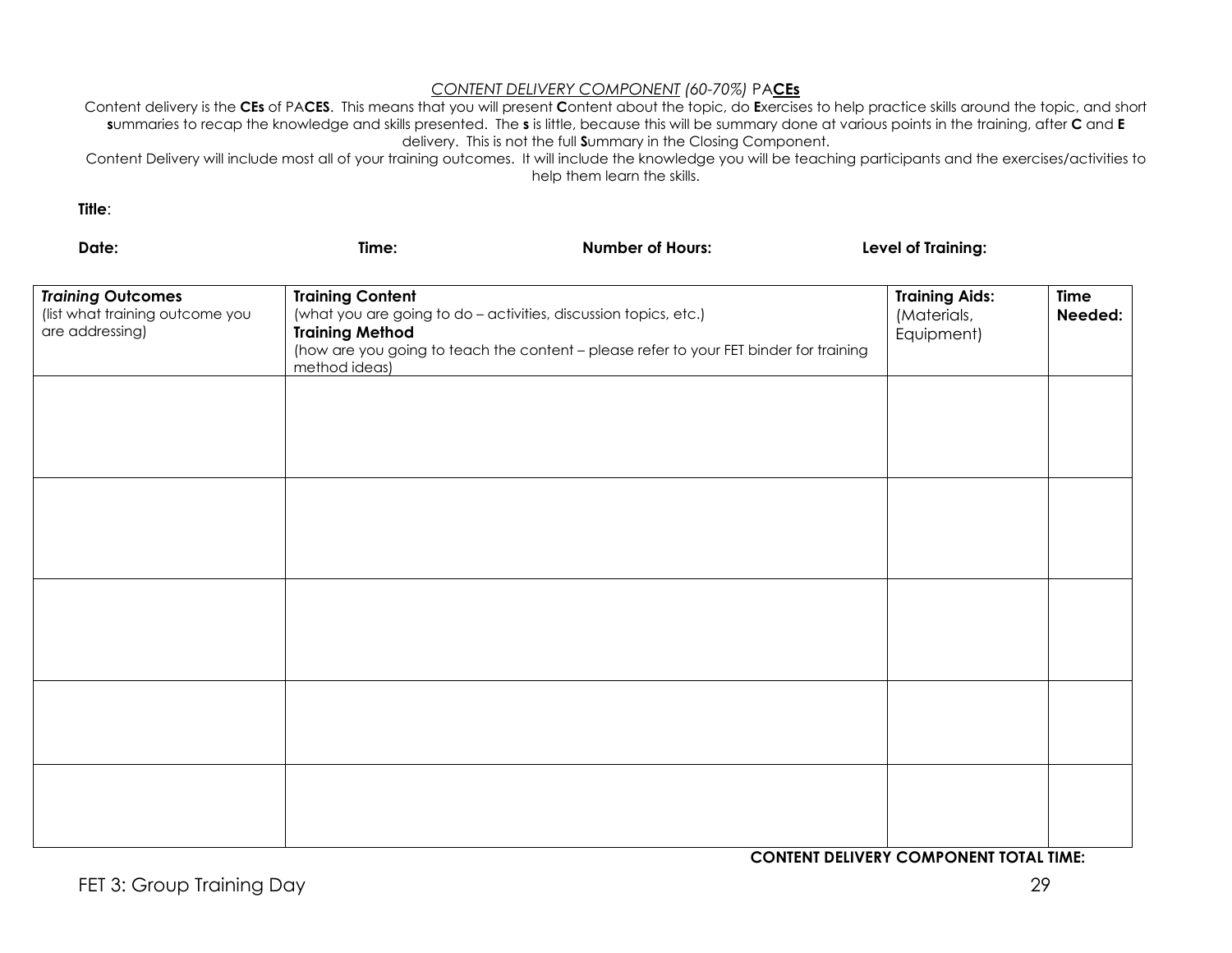## **TRAINING PLAN**

## *CLOSING COMPONENT (20-25%)* PACE**S**

Closing component is the **S** of PACES. This means that you will provide a comprehensive **S**ummary of the entire training. Closing Component will include all of the wrap up activities: Final Q&A, Evaluation, Implementation Plan, transfer of learning activity, Summary Activity and final housekeeping.

### **Title**:

| Date:                                                                                 | Time:                                                                       | <b>Number of Hours:</b>                                                                                                                           | Level of Training:                                 |                     |
|---------------------------------------------------------------------------------------|-----------------------------------------------------------------------------|---------------------------------------------------------------------------------------------------------------------------------------------------|----------------------------------------------------|---------------------|
| <b>Closing Time</b><br>List what tasks you will be doing<br>during your closing time. | <b>Training Content</b><br><b>Training Method</b><br>training method ideas) | (what you are going to do - activities, discussion topics, etc.)<br>(how are you going to teach this method - please refer to your FET binder for | <b>Training Aids:</b><br>(Materials,<br>Equipment) | <b>Time Needed:</b> |
|                                                                                       |                                                                             |                                                                                                                                                   |                                                    |                     |
|                                                                                       |                                                                             |                                                                                                                                                   |                                                    |                     |
|                                                                                       |                                                                             |                                                                                                                                                   |                                                    |                     |
|                                                                                       |                                                                             |                                                                                                                                                   |                                                    |                     |
|                                                                                       |                                                                             |                                                                                                                                                   |                                                    |                     |
|                                                                                       |                                                                             |                                                                                                                                                   | CLOSING COMPONENT TOTAL TIME.                      |                     |